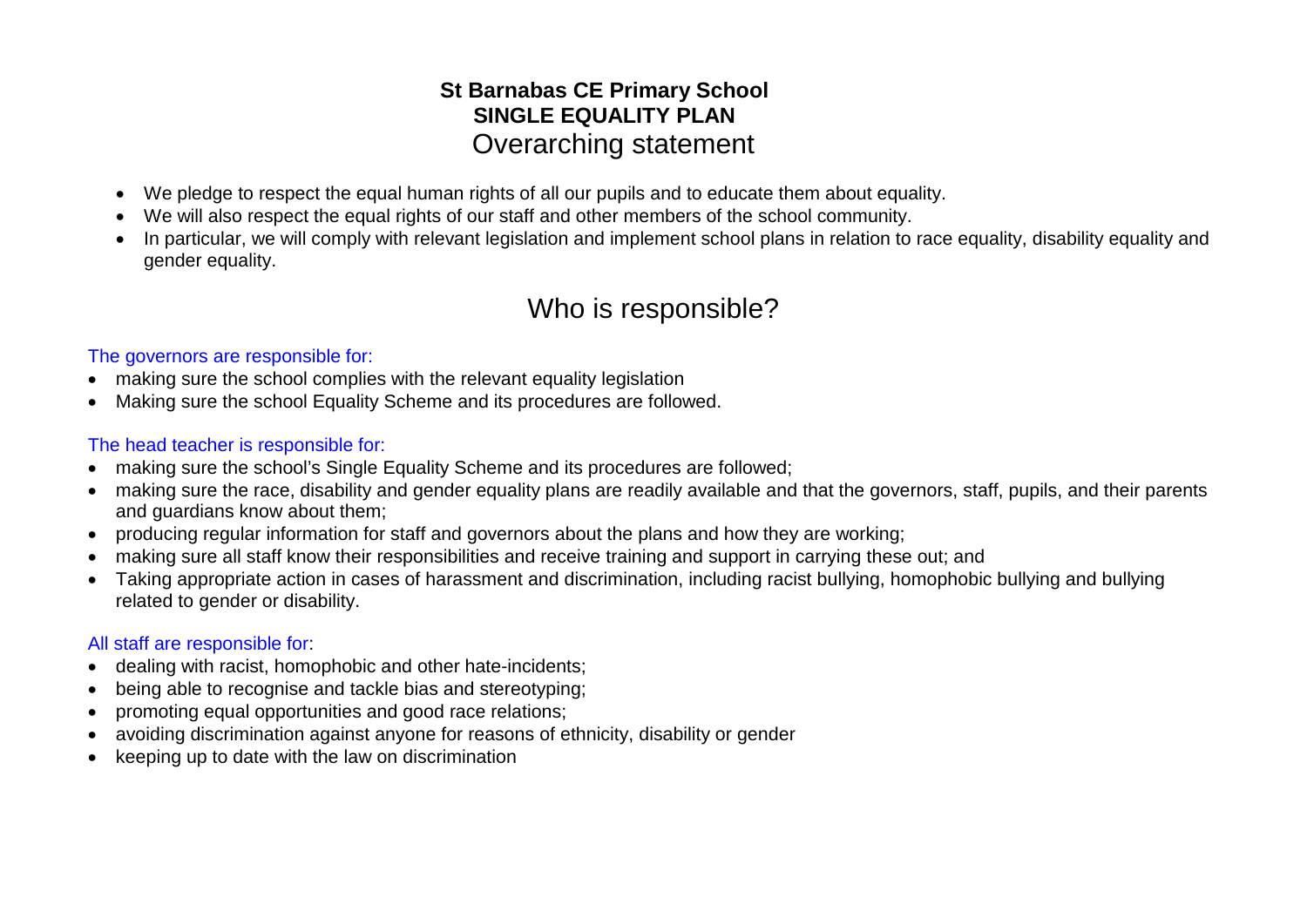#### The Head Teacher is responsible overall for:

• dealing with reports of hate-incidents

#### Parents are responsible for:

• supporting the promotion of equal opportunities and good race relations

#### Pupils are responsible for:

• following agreed rules and guidelines set down in the Equality Scheme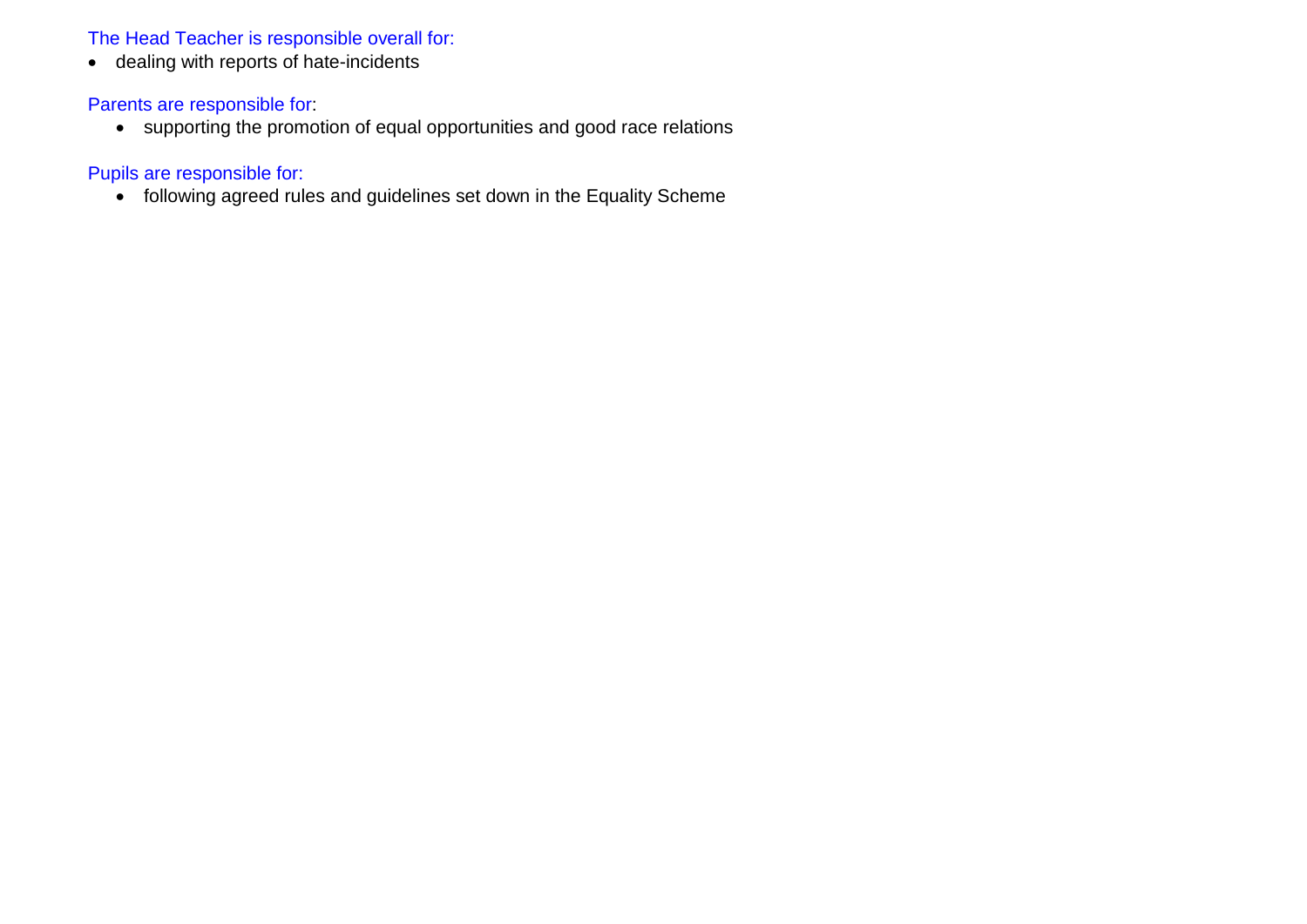# **Race Equality Plan**

### **1. Introduction**

This plan sets outs how St Barnabas CE Primary School will work to promote race equality. This plan addresses our specific duties under the Race Relations (Amendment) Act 2000. It forms part of our general Equality Scheme and also relates to the Warrington Council procedure for reporting racist incidents involving pupils and parents in schools.

### **2. Ethnic monitoring**

#### **St Barnabas CE Primary** *is committed to the belief that every person matters. In order to ensure that we meet individual needs, promote race equality, embrace cultural diversity and support school self evaluation our school will collect information on the ethnic backgrounds of all members of our school community.*

The school community will collect this information through:-

- admission procedures
- personnel recruitment procedures
- target tracker achievement and attainment data
- ethos indicator questionnaires
- exclusion data
- attendance data
- hate crime reports
- through other relevant agencies

All of this will be done in accordance with data protection regulations.

## **3. Impact Assessment**

To reflect the school's intention to promote race equality, eliminate discrimination, racial bullying and harassment, in all aspects of school life and the community:

- All school policies, plans and procedures will be reviewed as part of a three year programme and amended if necessary with regard to the general duty under the Race Relations (Amendment) Act 2000
- Impact assessments will be conducted on all policies as reviews take place.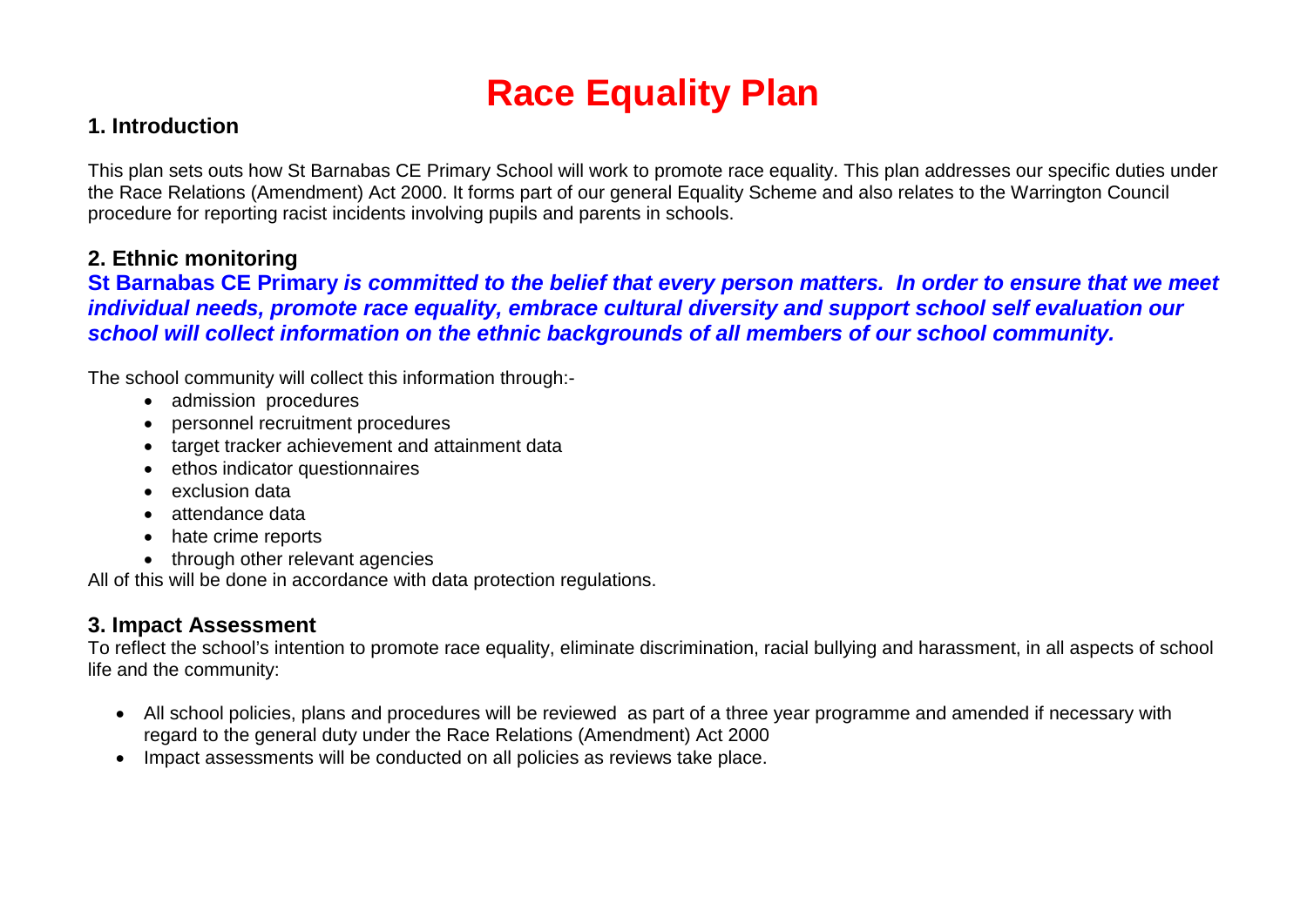| <b>Success criteria:</b> | Focus on outcomes. Specific, measurable impact on pupils. (write this before you identify the actions to be taken).<br>EAL Pupils make at least good if not better than expected progress |
|--------------------------|-------------------------------------------------------------------------------------------------------------------------------------------------------------------------------------------|
|                          | There is a visual celebration of difference through- out the school woven into the school's curriculum offer and exemplified<br>through the curriculum ethos of the school                |
|                          | The school's curriculum design and enrichment opportunities proactively promotes community cohesion.                                                                                      |
|                          | Pupil conferences demonstrate acceptance and understanding of and have a positive view of each other.                                                                                     |
|                          | To link with hard to reach families.                                                                                                                                                      |

# **4. Action Plan to address the General Duty to promote race equality**

### **(i) (ii) Promote equality of opportunity and eliminate unlawful discrimination**

| <b>Action</b>                                                                                                                                                                                                                                                                                                                            | <b>By Whom</b>                                    | <b>Start</b>                 | <b>Finish</b>                  | <b>Evidence of</b><br>completion                                                           |
|------------------------------------------------------------------------------------------------------------------------------------------------------------------------------------------------------------------------------------------------------------------------------------------------------------------------------------------|---------------------------------------------------|------------------------------|--------------------------------|--------------------------------------------------------------------------------------------|
| Review and amend, where necessary, policies<br>and procedures with reference to the<br>promotion of equality opportunity<br>Outcomes of impact assessment reviews<br>implemented<br>Ensure equality of access for all school<br>activities<br>Review Home / School Agreement to<br>ensure parents are aware of their<br>responsibilities | HT, staff and<br><b>School Governing</b><br>Body. | 1 <sup>st</sup> January 2021 | 31 <sup>st</sup> December 2024 | Amended policies and<br>procedures reviewed<br>with due regard to the<br>Equality Act 2006 |
| Ensure that the relevant support services are<br>used fully and effectively                                                                                                                                                                                                                                                              | HT, SLT and<br><b>School Governing</b><br>Body.   | 1 <sup>st</sup> January 2021 | 31 <sup>st</sup> December 2024 | Evidence of<br>involvement of support<br>services                                          |
| Provide opportunities for staff to attend<br>appropriate and relevant CPD; EAL consultant<br>purchased and working with staff to support                                                                                                                                                                                                 | HT, SLT and<br><b>School Governing</b><br>Body.   | 1 <sup>st</sup> January 2021 | 31 <sup>st</sup> December 2024 | Evidence of training<br>opportunities                                                      |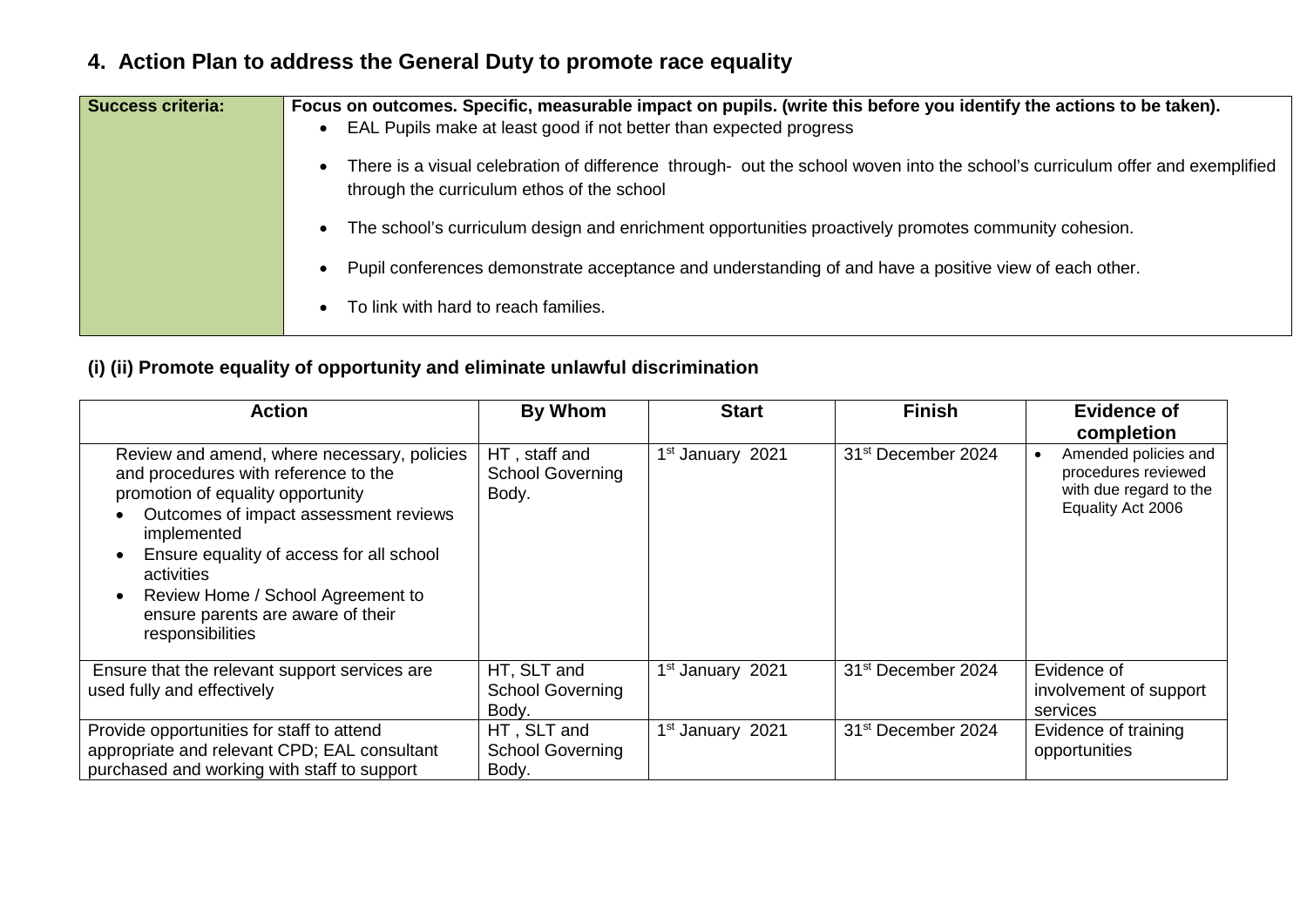| specific children providing bespoke staff training<br>tailed to individual pupil needs.                                                                                           |                                  |                              |                                |                                                                           |
|-----------------------------------------------------------------------------------------------------------------------------------------------------------------------------------|----------------------------------|------------------------------|--------------------------------|---------------------------------------------------------------------------|
| EAL consultant to assess and formulate a specific<br>curriculum plan for pupils with English as an<br>additional Language and or identification of a<br>Special Educational need. | <b>Teaching Staff</b>            | 1 <sup>st</sup> January 2021 | 31 <sup>st</sup> December 2024 | <b>Assessment Plans</b><br><b>Class teachers Planning</b>                 |
| To ensure pupil groupings are represented in the<br>whole school development Plan                                                                                                 | HT<br>Governing Body             | 1 <sup>st</sup> January 2021 | 31 <sup>st</sup> December 2024 | Pupil groupings made<br>reference to in the<br>school development<br>plan |
| Analyse pupil's achievement and attainment data<br>in relation to different ethnic groups benchmarked<br>nationally                                                               | HT and School<br>Governing Body. | 1 <sup>st</sup> January 2021 | 31 <sup>st</sup> December 2024 | School tracking<br><b>ROL</b>                                             |

# **(i) (ii) Promote equality of opportunity and eliminate unlawful discrimination**

| <b>Action</b>                                                                                    | <b>By Whom</b>                   | <b>Start</b>                 | <b>Finish</b>                  | <b>Evidence of completion</b>                                                    |
|--------------------------------------------------------------------------------------------------|----------------------------------|------------------------------|--------------------------------|----------------------------------------------------------------------------------|
| Promote the recruitment of<br>governors and staff from<br>ethnic minorities                      | HT and School Governing<br>Body. | 1 <sup>st</sup> January 2021 | 31 <sup>st</sup> December 2024 | <b>Governors Minutes</b><br>Fair recruitment<br>procedures follow LA<br>policies |
| Ensure that the School<br>Council is involved in the<br>promotion of equality of<br>opportunity  | HT and School Governing<br>Body. | 1 <sup>st</sup> January 2021 | 31 <sup>st</sup> December 2024 | <b>School Council Minutes</b>                                                    |
| Monitor the attendance of<br>ethnic minority pupils                                              | HT and School Governing<br>Body. | 1 <sup>st</sup> January 2021 | 31 <sup>st</sup> December 2024 | <b>Attendance Data Analysis</b>                                                  |
| Monitor attainment of<br>ethnic- minority cohort                                                 | HT and School Governing<br>Body. | 1 <sup>st</sup> January 2021 | 31 <sup>st</sup> December 2024 | School Tracking<br><b>ROL</b>                                                    |
| Ensure that all school<br>information is accessible to<br>all members of the school<br>community | HT and School Governing<br>Body. | 1 <sup>st</sup> January 2021 | 31 <sup>st</sup> December 2024 | Provision of translations of<br>school documents and<br>information as required  |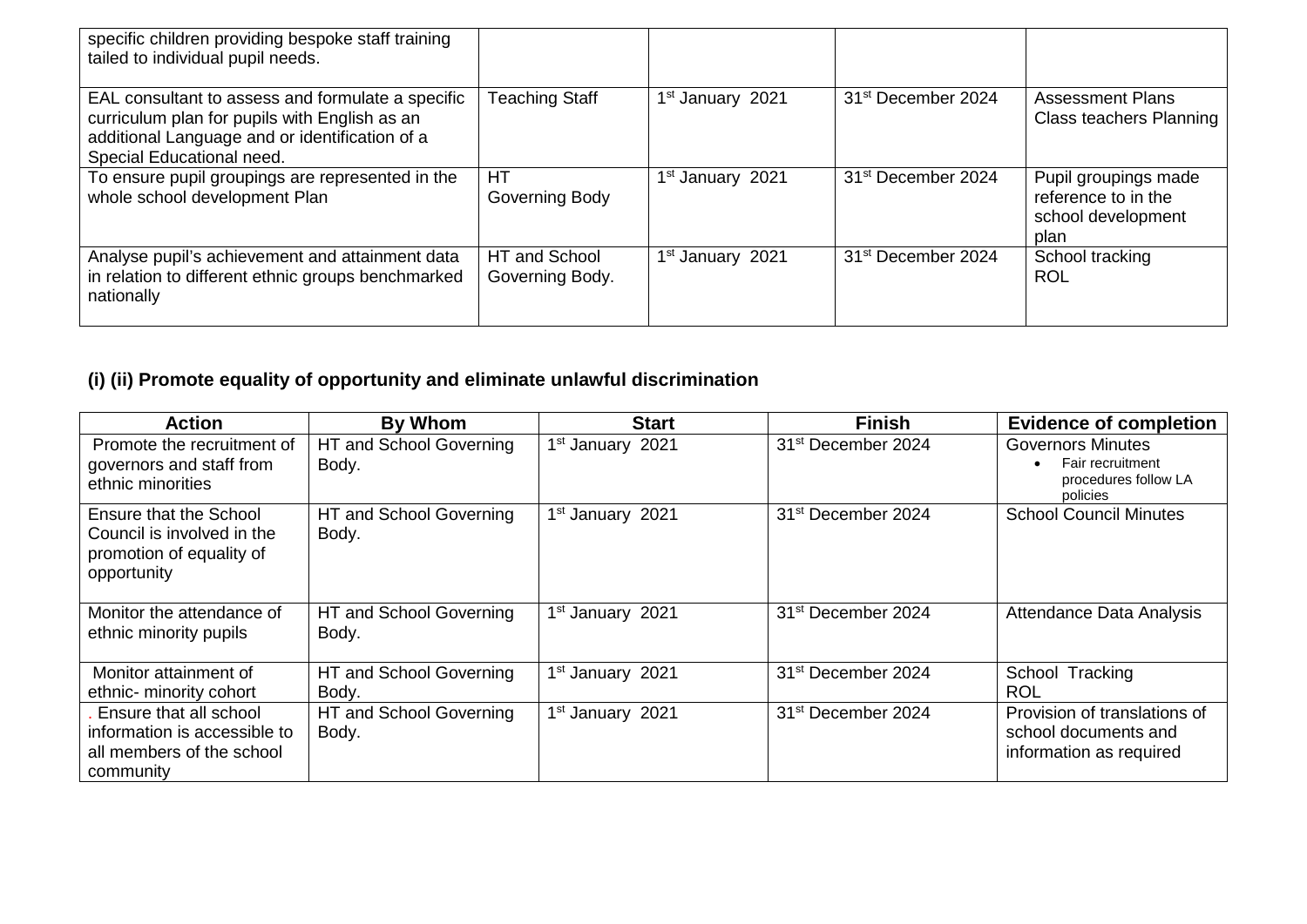#### **(iii) Eliminate racist harassment**

| <b>Action</b>               | By Whom                 | <b>Start</b>                 | <b>Finish</b>                  | <b>Evidence of completion</b> |
|-----------------------------|-------------------------|------------------------------|--------------------------------|-------------------------------|
| 1. Undertake termly racist  | HT and School Governing | 1 <sup>st</sup> January 2021 | 31 <sup>st</sup> December 2024 | Racist incidents recorded on  |
| incident monitoring returns | Body.                   |                              |                                | appropriate system            |
| as necessary                |                         |                              |                                |                               |
| 2. Promote awareness of     | HT and School Governing | 1 <sup>st</sup> January 2021 | 31 <sup>st</sup> December 2024 | All staff trained             |
| what is considered          | Body.                   |                              |                                | <b>Pupils Audits</b>          |
| acceptable and              |                         |                              |                                | Bespoke curriculum            |
| unacceptable behaviour      |                         |                              |                                | activities                    |
| 3. Extend current anti-     | HT and School Governing | 1 <sup>st</sup> January 2021 | 31 <sup>st</sup> December 2024 | Anti-Bullying policy          |
| bullying policy and         | Body.                   |                              |                                | amended                       |
| procedures, specifically to |                         |                              |                                |                               |
| address racial bullying     |                         |                              |                                |                               |

# **(iv) Promote good relations between different ethnic groups**

| <b>Action</b>                                                                                                                                                    | By Whom                                          | <b>Start</b>                 | <b>Finish</b>                  | <b>Evidence of completion</b>                                                                                      |
|------------------------------------------------------------------------------------------------------------------------------------------------------------------|--------------------------------------------------|------------------------------|--------------------------------|--------------------------------------------------------------------------------------------------------------------|
| Use of PSHE lesson time                                                                                                                                          | HT, teaching staff and<br>School Governing Body. | 1 <sup>st</sup> January 2021 | 31 <sup>st</sup> December 2024 | Planning shows that good<br>relations between different<br>ethnic groups are actively<br>promoted in lessons       |
| To ensure curriculum<br>design reflects different<br>ethnic groupings and<br>appropriate resources and<br>enrichment activities are<br>woven into Curriculum map | HT, teaching staff and<br>School Governing Body. | 1 <sup>st</sup> January 2021 | 31 <sup>st</sup> December 2024 | Curriculum plans enhanced<br>to include multi-cultural<br>dimension<br>Resources purchased<br>Themed creative days |
| <b>Communicate with EAL</b><br>families, links with schools<br>and community groups to<br>promote community<br>cohesion;                                         | HT, teaching staff and<br>School Governing Body. | 1 <sup>st</sup> January 2021 | 31 <sup>st</sup> December 2024 | EAL consultant to work with<br>hard to reach families                                                              |
| Build relationships with<br>schools with high ethnic<br>minorities; Work with the<br>British council to visit a<br>school in another country.                    | HT, teaching staff and<br>School Governing Body. | 1 <sup>st</sup> January 2021 | 31 <sup>st</sup> December 2024 | Pupil voice / display / work /<br>records<br>Make links with school in<br>France                                   |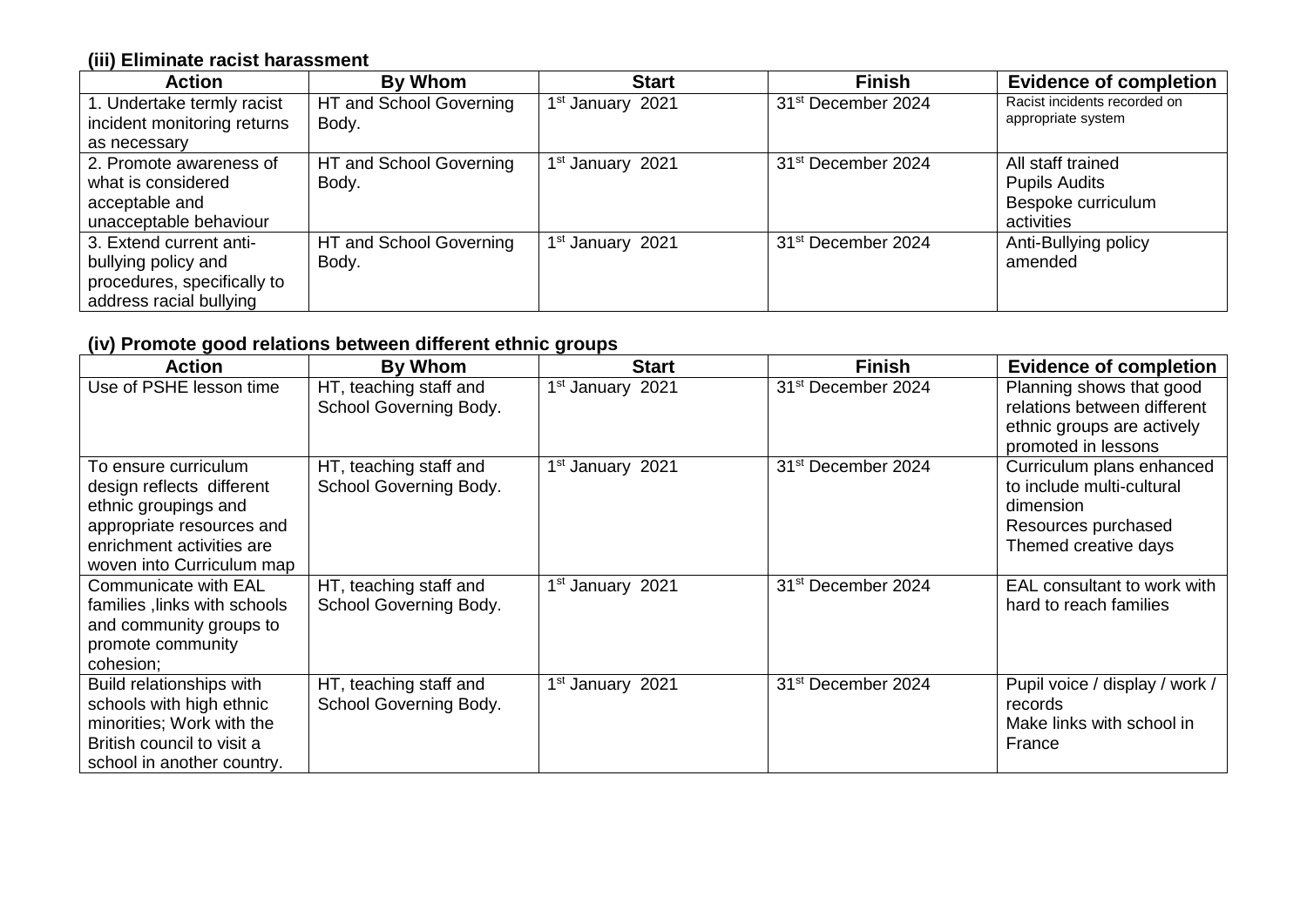## **5. Race Equality monitoring**

The collection of relevant information and data to support the action plan on race and equality

- Pupil attainment data
- Incident logs to record all incidents hate , behaviour, CP ( concerns )
- Attendance
- Participation in Extra Curricular activities
- SEND & G&T lists
- Pupil consultation
- Parents attending parents evening and school events
- "Expressions of interest" by ethnic minority applicants to school posts

## **3. How information gathered is used**

Stakeholders consulted and account taken of relevant data and information in order to determine its race equality objectives

- Inform SEF
- Opportunities and outcomes for targeted groups of pupils
- Informing school community through SIP
- Identify CPD opportunities
- **Identify curricular activities**

# **7. Staff development**

- CYPS Equality and Diversity Officer will be consulted in relation to staff development
- Professional Development opportunities will be identified in the annual CPD plan

# **8. Annual reporting**

The Action Plan will be reviewed annually by the Governing Body and noted as appropriate in

- HT Report to Governors
- $\bullet$  S.E.F.
- S.I.P.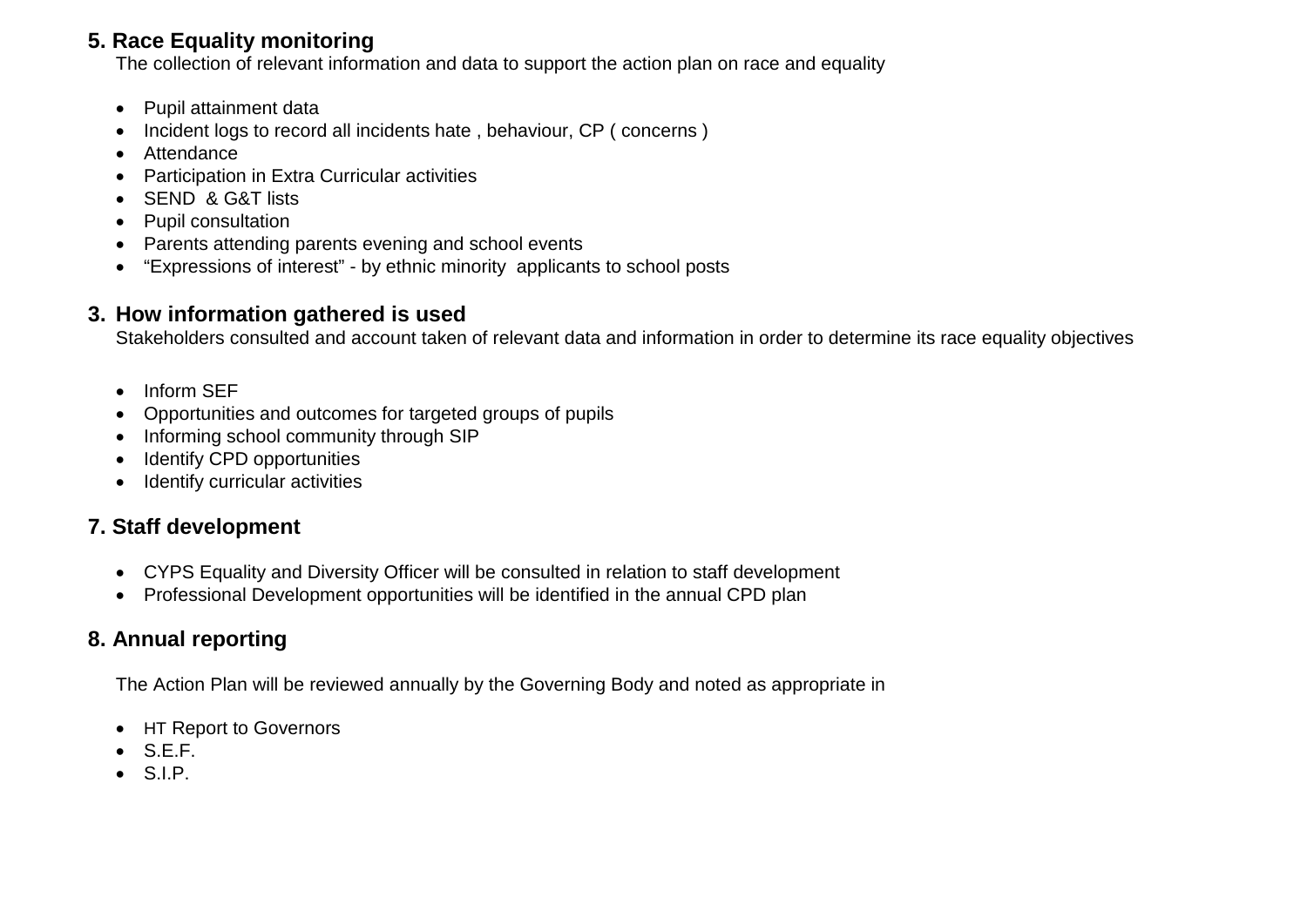- School profiles
- Newsletters, website, publications to parents

# **9. The next Race Equality plan**

The next Race Equality Plan, in January 2024, will build upon this plan's actions, monitoring outcomes, and other information.

Signed: \_\_\_\_\_\_\_\_\_\_\_\_\_\_\_\_\_\_\_\_\_\_\_\_\_\_\_\_Chair of Governors

Date: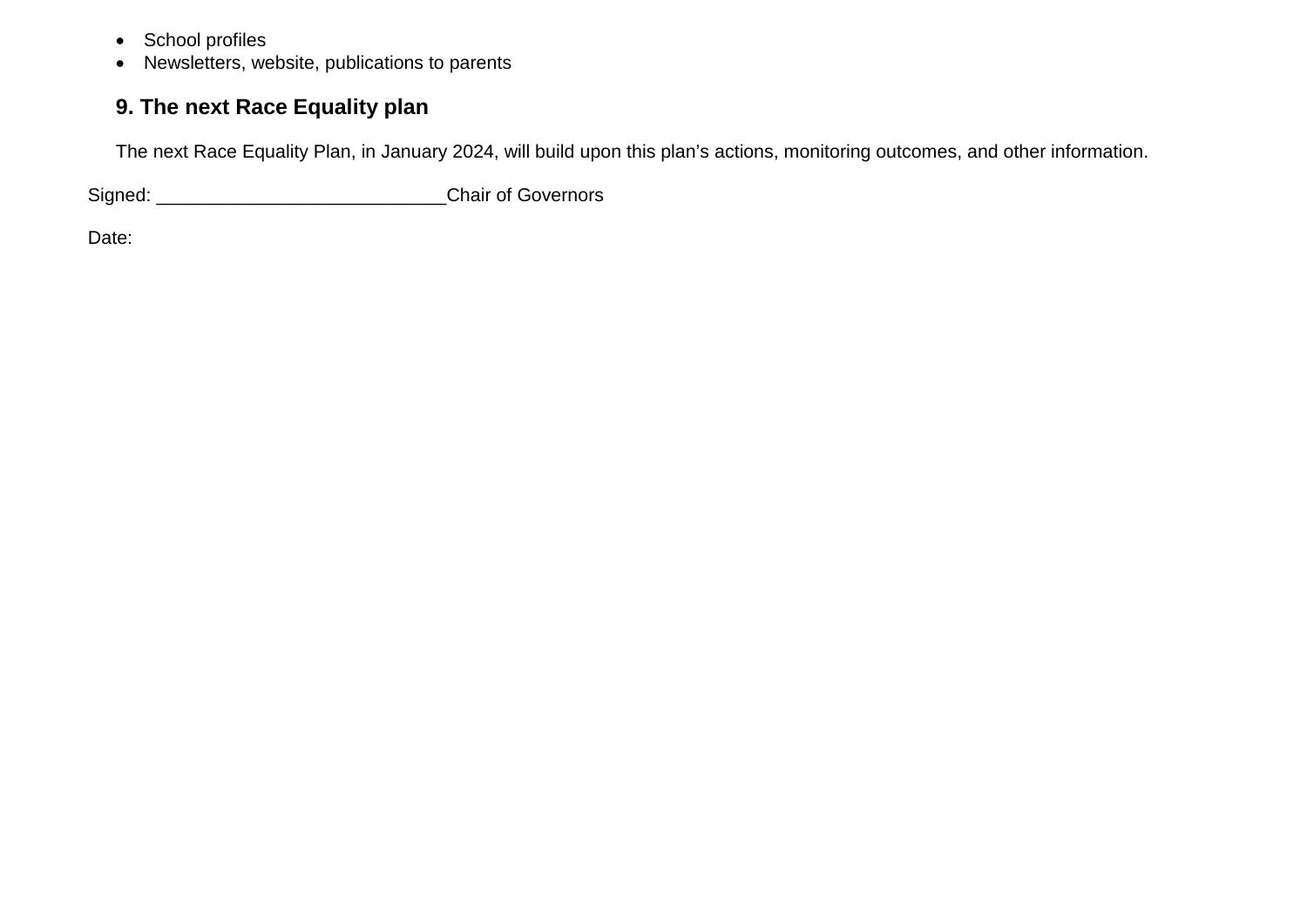# **Disability Equality Plan**

## **1. Introduction**

- This plan sets outs how St Barnabas CE Primary School will work to promote disability equality. A person is disabled if he or she has a physical or mental impairment that has a substantial and long-term adverse effect on his or her ability to carry out normal day to day activities.
- This plan addresses our specific duties under the Disability Discrimination Act 2005. It forms part of our general Equality Scheme and also relates to our Accessibility Plan.

### **2. Involvement of disabled people**

St Barnabas CE Primary school welcomes the views of disabled stakeholders to help improve provision at our school.

## **3. Impact Assessment**

To reflect the school's aim to promote disability equality, eliminate discrimination,anti- bullying and harassment, in all aspects of school life and the community:

- All school policies, plans and procedures will be reviewed as part of a three year programme and amended if necessary with regard to the general duty under the Disability Discrimination Act 2005
- Impact assessments will be conducted on all policies as reviews take place.

# **4. Action Plan to address the General Duty to promote disability equality**

| <b>Success criteria:</b> | Focus on outcomes. Specific, measurable impact on pupils. (write this before you identify the actions to be taken).<br>All pupils and adults have full physical and curriculum access to the school' provision and that all stakeholders views have<br>been considered within this plan. |
|--------------------------|------------------------------------------------------------------------------------------------------------------------------------------------------------------------------------------------------------------------------------------------------------------------------------------|
|                          | To develop and aspirational culture in which Leaders have improved general provision and not just an increase in additional<br>provision.                                                                                                                                                |
|                          | To ensure impact is tracked and is rigorously measured and is quantifiable; All APS pupil gains in-line with some that are<br>exceeding for this pupil group; school is using the national Data set to benchmark.                                                                        |
|                          | Staff have had effective CPD and demonstrate this in delivery of practice measure then in tracked pupil outcomes and staff<br>all are clear upon SEND criteria in regard to disability to under achievement                                                                              |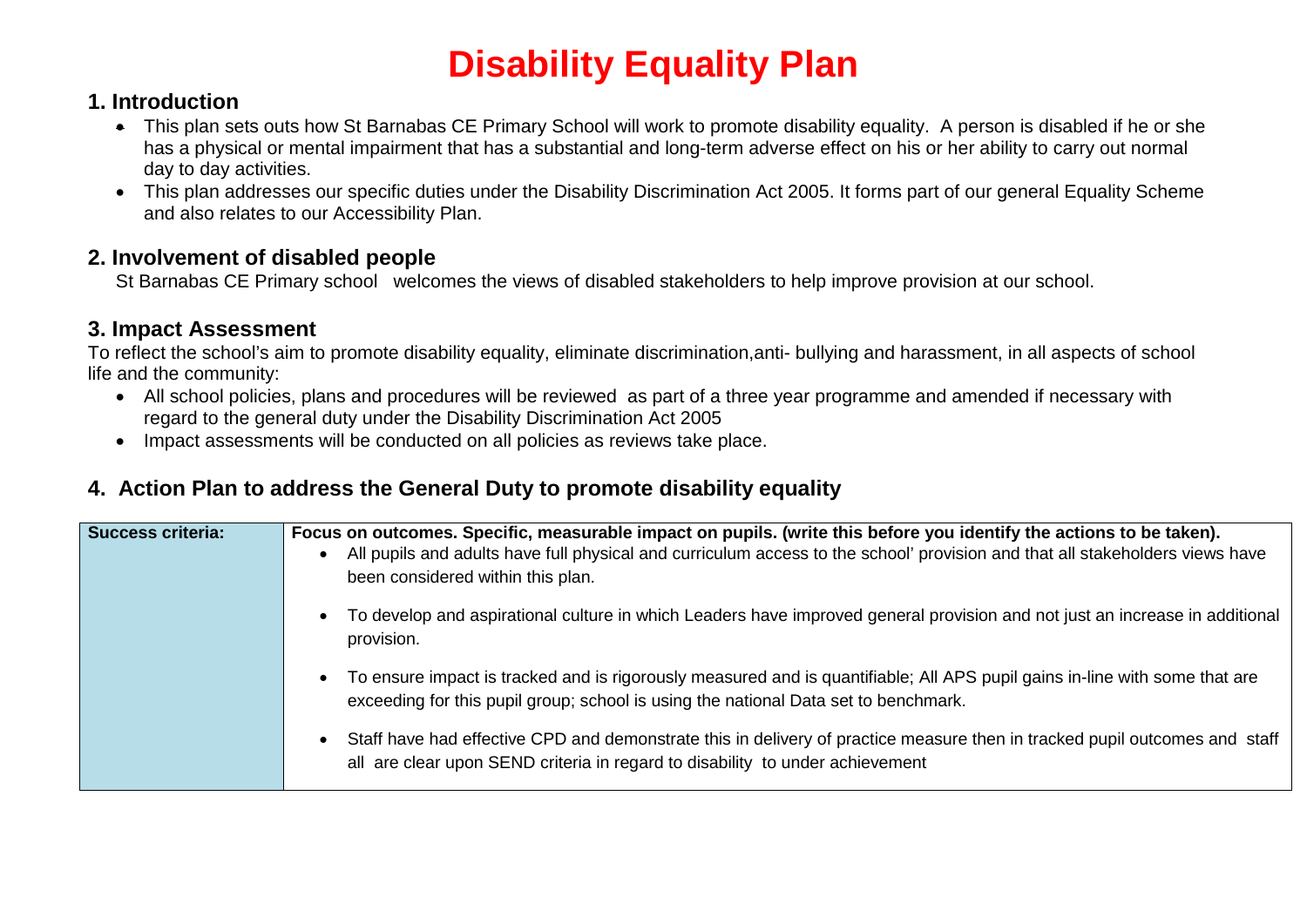# **(i) Promote Equality of opportunity between disabled persons and other persons**

| <b>Action</b>                                                                                                                                                                          | By Whom                                  | <b>Start</b>                 | <b>Finish</b>                  | <b>Evidence of</b><br>completion                                                                                     |
|----------------------------------------------------------------------------------------------------------------------------------------------------------------------------------------|------------------------------------------|------------------------------|--------------------------------|----------------------------------------------------------------------------------------------------------------------|
| To ensure that robust<br>policies and practices are<br>in place which promote<br>equality and inclusion<br>(Accessibility Plan / SEND<br><b>Educational Visit Policies</b><br>$etc.$ ) | HT, SENDco and School<br>Governing Body. | 1 <sup>st</sup> January 2021 | 31 <sup>st</sup> December 2024 | Amended policies state<br>that the policy has been<br>reviewed with due regard<br>to the Equality Act 2006           |
| Ensure Home / School<br>correspondence is<br>appropriate to identified<br>need                                                                                                         | HT and School Governing<br>Body.         | 1 <sup>st</sup> January 2021 | 31 <sup>st</sup> December 2024 | Evidence of consultation<br>with parents / alternative<br>forms of correspondence<br>E mails Website, Parent<br>Mail |
| <b>Appropriate Staff Training</b><br>by Lead Professionals of<br>any Significant Changes in<br>SENDD provision                                                                         | HT, SENDco and School<br>Governing Body. | 1 <sup>st</sup> January 2021 | 31 <sup>st</sup> December 2024 | CPD records                                                                                                          |

### **(ii) Eliminate unlawful discrimination**

| <b>Action</b>                                                                                                | By Whom                          | <b>Start</b>                 | <b>Finish</b>                  | <b>Evidence of</b><br>completion                                                 |
|--------------------------------------------------------------------------------------------------------------|----------------------------------|------------------------------|--------------------------------|----------------------------------------------------------------------------------|
| <b>Ensuring all visitors are</b><br>aware of School Policies /<br><b>Protocols via Equality</b><br>Statement | HT and School Governing<br>Body. | 1 <sup>st</sup> January 2021 | 31 <sup>st</sup> December 2024 | <b>Equality Statement</b><br>displayed clearly for all to<br>see.                |
| Raising Equality<br>awareness for all members<br>of the school community                                     | HT and School Governing<br>Body. | 1 <sup>st</sup> January 2021 | 31 <sup>st</sup> December 2024 | <b>Governors Minutes</b><br>Staff Inset records<br><b>School Council Minutes</b> |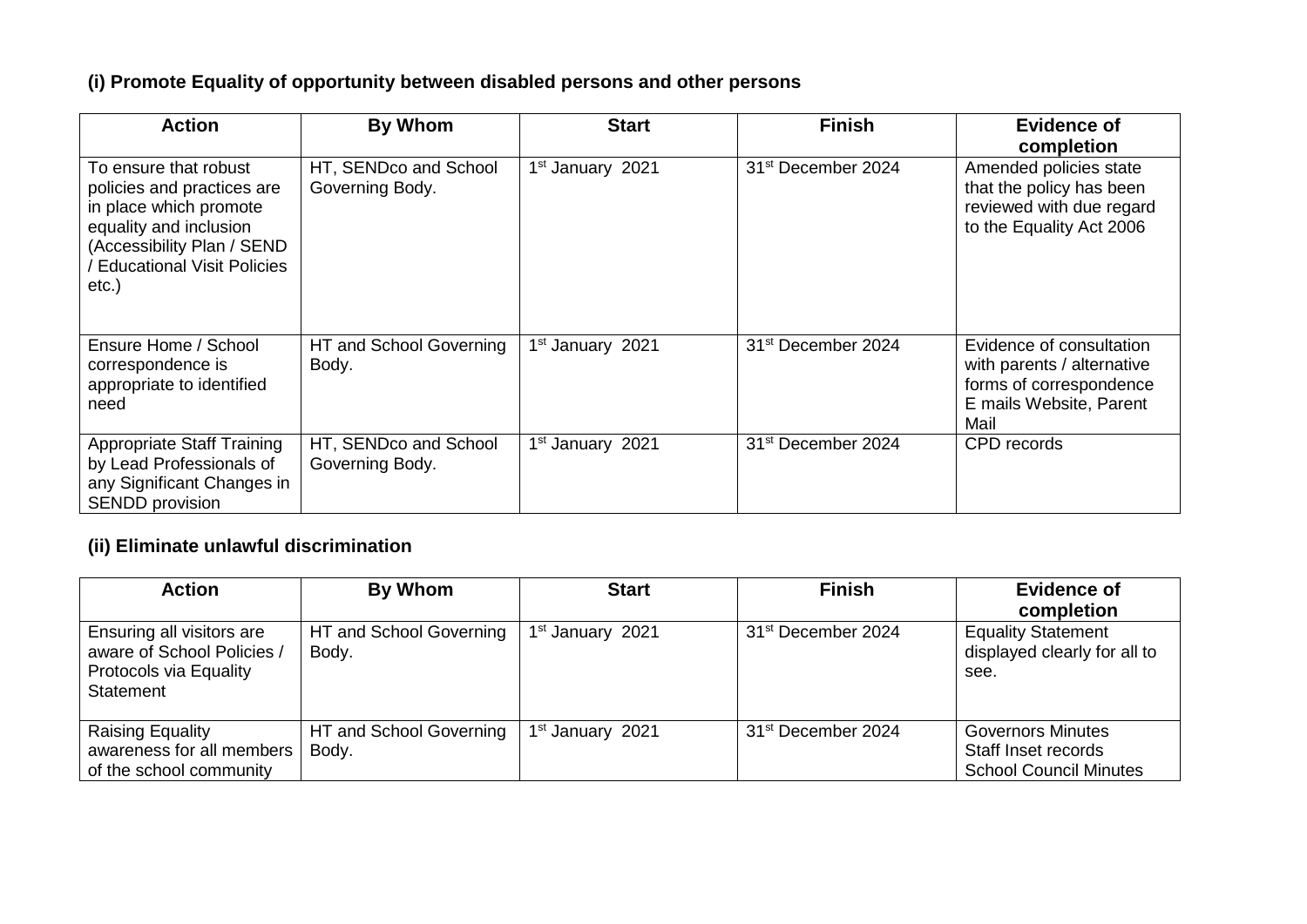|                                                                                                 |                                          |                              |                                | <b>Newsletters</b>                                                    |
|-------------------------------------------------------------------------------------------------|------------------------------------------|------------------------------|--------------------------------|-----------------------------------------------------------------------|
| Ensure that the relevant<br>support services are used<br>fully and effectively                  | HT, SENDco and School<br>Governing Body. | 1 <sup>st</sup> January 2021 | 31 <sup>st</sup> December 2024 | Evidence of involvement of<br>support services                        |
| Ensure that the School<br>Council is involved in the<br>promotion of equality of<br>opportunity | HT and School Governing<br>Body.         | 1 <sup>st</sup> January 2021 | 31 <sup>st</sup> December 2024 | <b>School Council Minutes</b>                                         |
| Improve access to all<br>school information                                                     | HT and School Governing<br>Body.         | 1 <sup>st</sup> January 2021 | 31 <sup>st</sup> December 2024 | <b>Parents Consultation</b><br>Website<br>Email<br><b>Parent Mail</b> |

### **(iii) Eliminate harassment related to disabilities**

| <b>Action</b>                                                                                                           | By Whom                                  | <b>Start</b>                 | <b>Finish</b>                  | <b>Evidence of</b>                                                                                                                                                                         |
|-------------------------------------------------------------------------------------------------------------------------|------------------------------------------|------------------------------|--------------------------------|--------------------------------------------------------------------------------------------------------------------------------------------------------------------------------------------|
| Record incidents where<br>appropriate                                                                                   | HT and School Governing<br>Body.         | 1 <sup>st</sup> January 2021 | 31 <sup>st</sup> December 2024 | completion<br>Records as evidence.                                                                                                                                                         |
| Ensure all relevant<br>Policies / Protocols are<br>adhered to<br>(i.e. Anti-bullying Policy<br><b>Behaviour Policy)</b> | HT and School Governing<br>Body.         | 1 <sup>st</sup> January 2021 | 31 <sup>st</sup> December 2024 | Amended policies state<br>that the policy has been<br>reviewed with due regard<br>to the Disability<br><b>Discrimination Act 2005</b><br><b>Monitoring of Policies</b><br>shows compliance |
| <b>Appropriate Staff Training</b><br>by Lead Professionals                                                              | HT, SENDco and School<br>Governing Body. | 1 <sup>st</sup> January 2021 | 31 <sup>st</sup> December 2024 | <b>CPD Records</b>                                                                                                                                                                         |

**(iv) Promote positive attitudes to disability**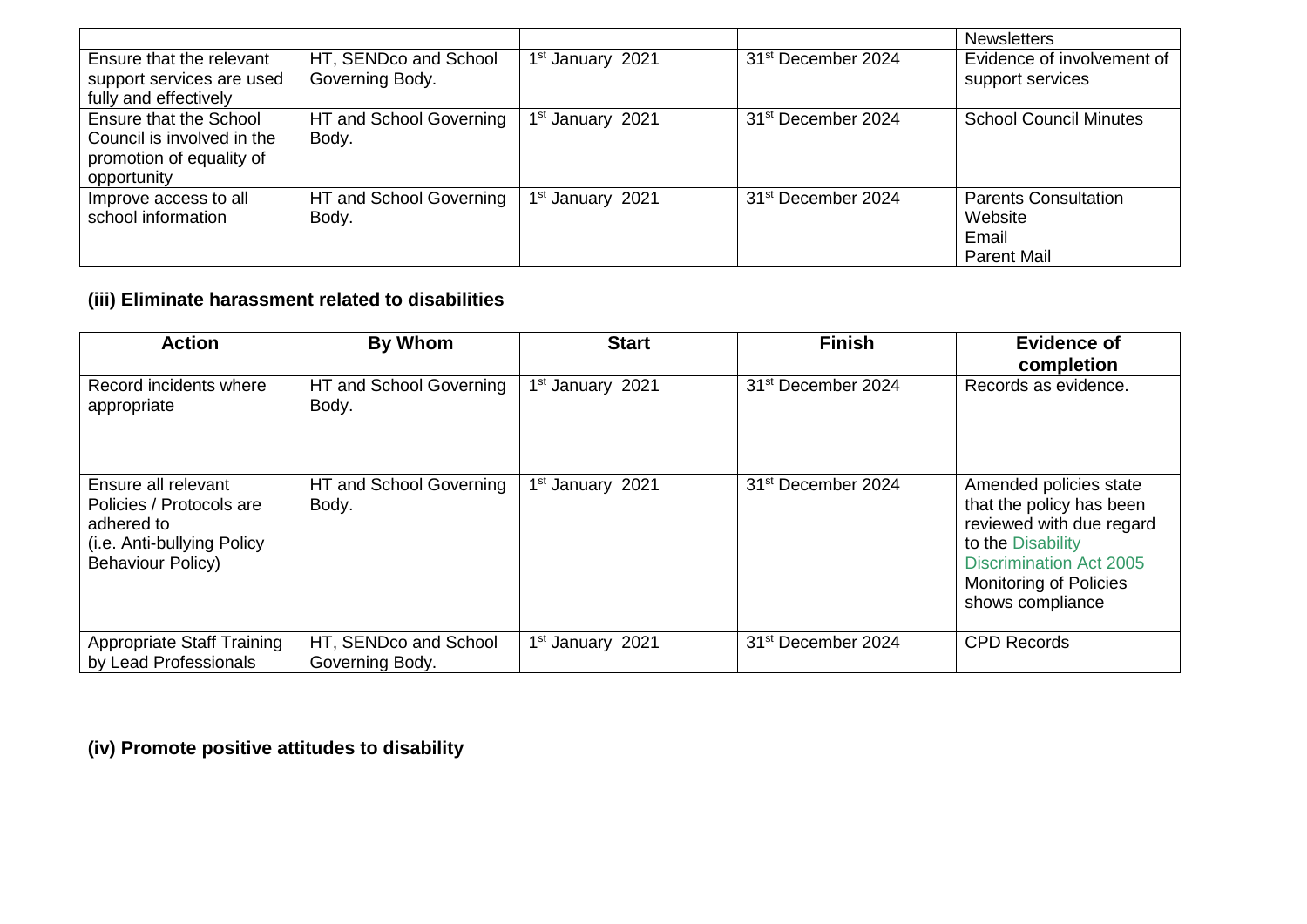| <b>Action</b>                                                                                                                                              | By Whom                                          | <b>Start</b>                 | <b>Finish</b>                  | <b>Evidence of</b><br>completion                                                                                                                 |
|------------------------------------------------------------------------------------------------------------------------------------------------------------|--------------------------------------------------|------------------------------|--------------------------------|--------------------------------------------------------------------------------------------------------------------------------------------------|
| Inviting disabled people /<br>charities into school                                                                                                        | HT and School Governing<br>Body.                 | 1 <sup>st</sup> January 2021 | 31 <sup>st</sup> December 2024 | <b>Record of Visits</b><br><b>Reports to Governors</b><br>(Governors Minutes)                                                                    |
| Display Inclusive posters<br>(e.g. SCARF, Stonewall)<br>Theme days/weeks-<br>Access of play ground to<br>be used by Disability<br>partnership for training | HT, teaching staff and<br>School Governing Body. | 1 <sup>st</sup> January 2021 | 31 <sup>st</sup> December 2024 | Posters available and<br>visible in school.<br>Theme days/weeks<br>planning<br>Parental feedback<br><b>Disability Partnership CPD</b><br>records |
| Promotion of respect and<br>moral values                                                                                                                   | HT, teaching staff and<br>School Governing Body. | 1 <sup>st</sup> January 2021 | 31 <sup>st</sup> December 2024 | School Ethos.<br>All people have regard to<br>disabled parking spaces<br>Disability access and<br>facilities are available                       |
| School Newsletter on<br>telephone / audible<br>website if requested                                                                                        | HT and School Governing<br>Body.                 | 1 <sup>st</sup> January 2021 | 31 <sup>st</sup> December 2024 | <b>Reports to Governors</b><br>(Governors Minutes)                                                                                               |

# **(v) Encourage participation by disabled people**

| <b>Action</b>                                                                          | By Whom                                  | <b>Start</b>                 | <b>Finish</b>                  | <b>Evidence of</b><br>completion                                                                                                                                           |
|----------------------------------------------------------------------------------------|------------------------------------------|------------------------------|--------------------------------|----------------------------------------------------------------------------------------------------------------------------------------------------------------------------|
| To review and monitor<br>SEND offer to ensure it<br>reflects statutory<br>requirements | HT, SENDco and School<br>Governing Body. | 1 <sup>st</sup> January 2021 | 31 <sup>st</sup> December 2024 | <b>Reports to Governors</b><br>(Governors Minutes)<br><b>Chair of Governors</b>                                                                                            |
| Ensuring after school<br>clubs / activities are<br>inclusive and accessible            | HT, SENDco and School<br>Governing Body. | 1 <sup>st</sup> January 2021 | 31 <sup>st</sup> December 2024 | Amended after school<br>policies state that the<br>policy has been reviewed<br>with due regard to the<br>Equality Act 2006<br>Comprehensive<br><b>Relationships Policy</b> |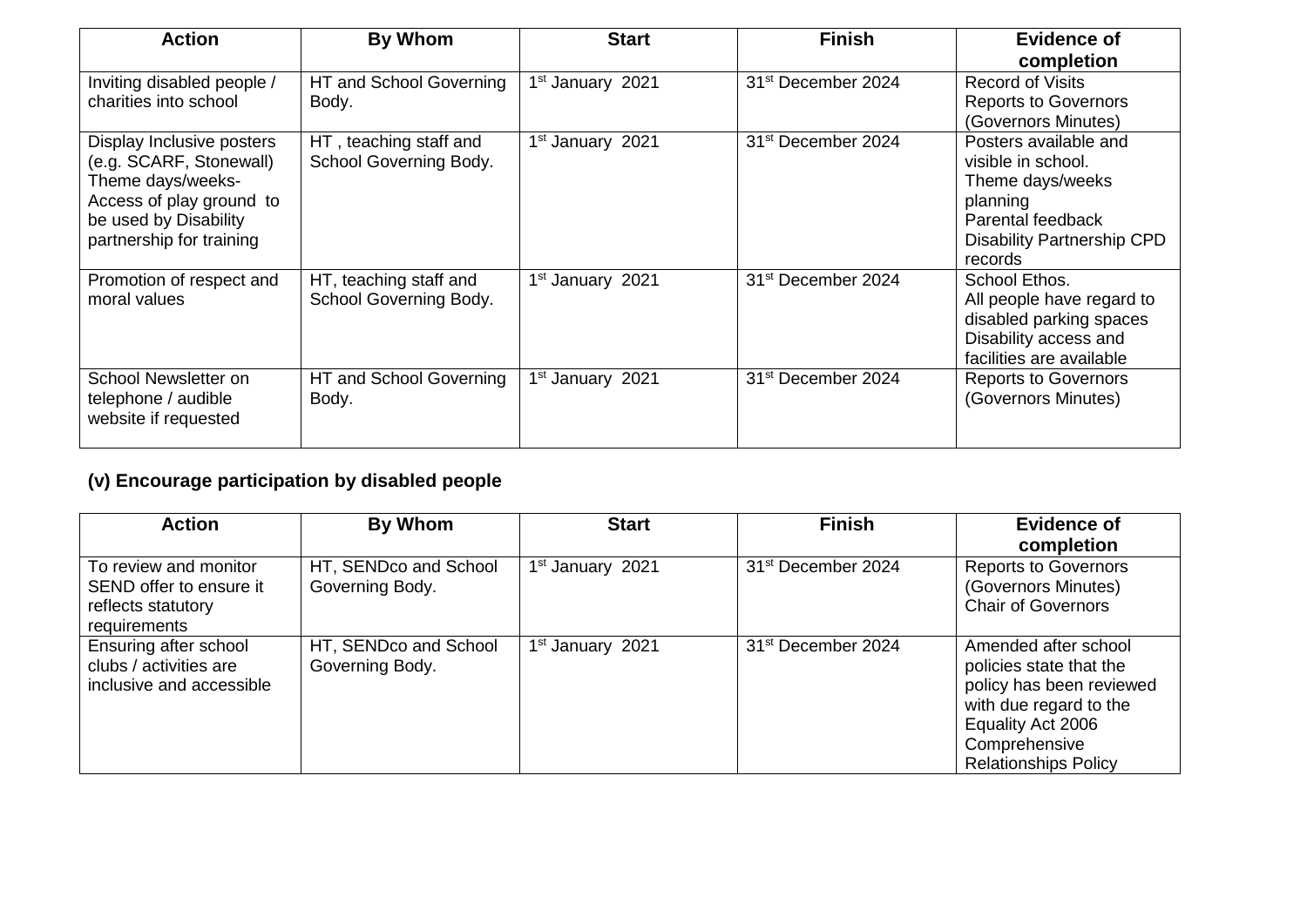| Promote disabled pupils | <b>HT and School Governing</b> | 1st January 2021 | 31 <sup>st</sup> December 2024 | School Council |
|-------------------------|--------------------------------|------------------|--------------------------------|----------------|
| onto the School Council | Body.                          |                  |                                | Membership     |
|                         |                                |                  |                                |                |

### **(vi)Take account of people's disabilities**

| <b>Action</b>                                                                                                                                                   | By Whom                                          | <b>Start</b>                 | <b>Finish</b>                  | Evidence of<br>completion                                                                 |
|-----------------------------------------------------------------------------------------------------------------------------------------------------------------|--------------------------------------------------|------------------------------|--------------------------------|-------------------------------------------------------------------------------------------|
| Access Plan<br>Audit / consultation of<br>physical environment in<br>relation to access by<br>pupils/parents/carers with<br>an identified disability            | HT and School Governing<br>Body.                 | 1 <sup>st</sup> January 2021 | 31 <sup>st</sup> December 2024 | Access Plan modified if<br>necessary and presented<br>to Governors<br>(Governors Minutes) |
| Curriculum material is<br>appropriate and does not<br>reinforce prejudices                                                                                      | HT, teaching staff and<br>School Governing Body. | 1 <sup>st</sup> January 2021 | 31 <sup>st</sup> December 2024 | PSHE Policy amended as<br>necessary and presented<br>to Governors<br>(Governors Minutes)  |
| Ensure appropriate<br>Healthcare plans are<br>established and adhered<br>to / initial risk assessment<br>on entry into school for<br>disabled pupil takes place | HT, SENDco and School<br>Governing Body.         | 1 <sup>st</sup> January 2021 | 31 <sup>st</sup> December 2024 | Records are in place and<br>regularly monitored                                           |
| Multi agency consultation /<br>Early Help Assessments<br>are in place as appropriate                                                                            | HT, SENDco and School<br>Governing Body.         | 1 <sup>st</sup> January 2021 | 31 <sup>st</sup> December 2024 | Records are in place and<br>regularly monitored                                           |

**5. Accessibility Plan, as required by the Special Educational Needs and Disability Act (SENDDA) 2001**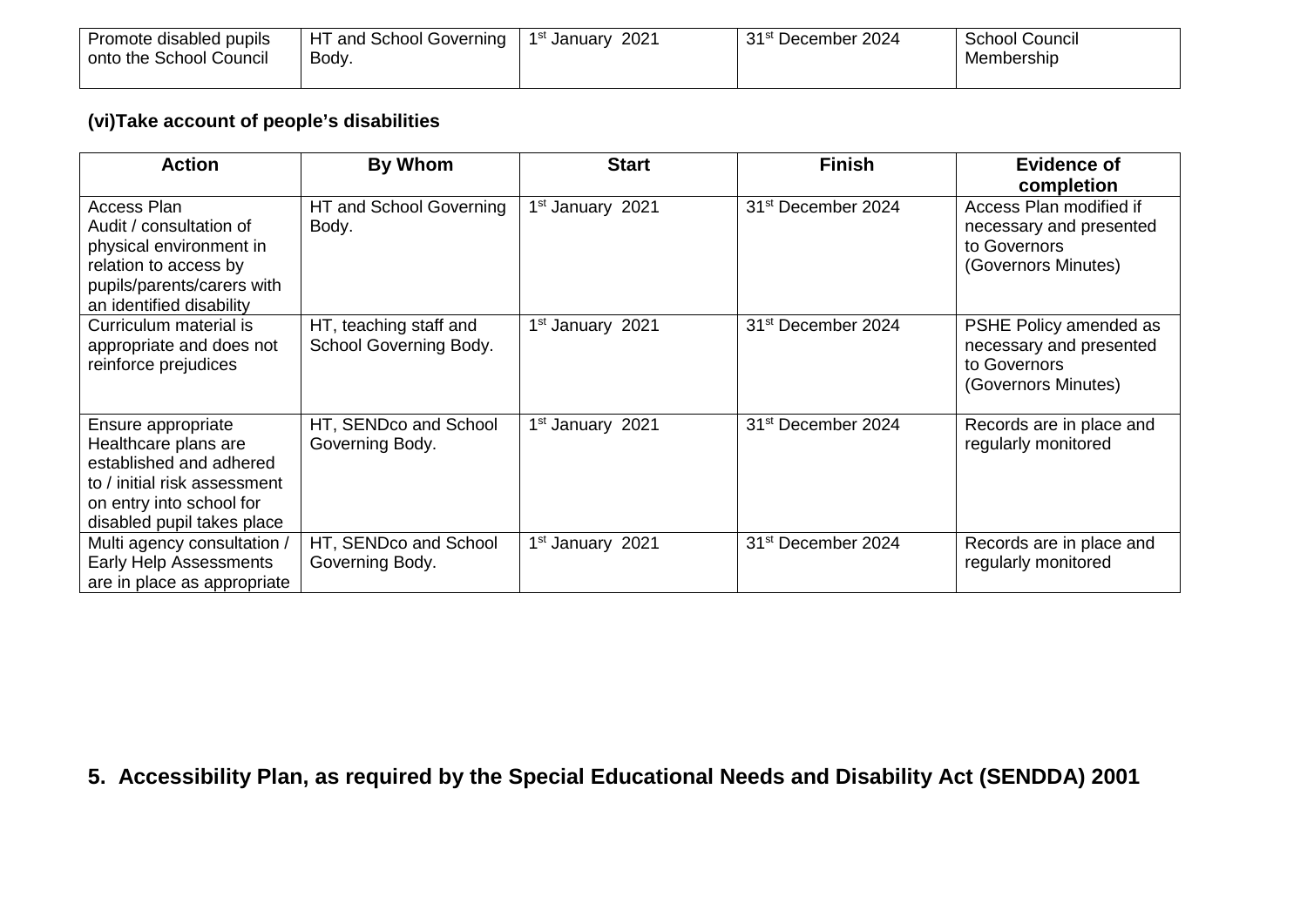# **(i) Improvements in access to the curriculum**

| <b>Action</b>                                                                                                                                                                                                                                                                  | <b>By Whom</b>                                             | <b>Start</b>                     | <b>Finish</b>                  | <b>Evidence of</b>                                                                                |
|--------------------------------------------------------------------------------------------------------------------------------------------------------------------------------------------------------------------------------------------------------------------------------|------------------------------------------------------------|----------------------------------|--------------------------------|---------------------------------------------------------------------------------------------------|
|                                                                                                                                                                                                                                                                                |                                                            |                                  |                                | completion                                                                                        |
| <b>Review Educational Visits</b><br>arrangements<br>- identifying strategies to<br>overcome potential<br>disability access barriers                                                                                                                                            | HT and School Governing<br>Body.                           | 1st January 2021                 | 31 <sup>st</sup> December 2024 | <b>Educational Visits Policy</b><br>modified and presented to<br>Governors<br>(Governors Minutes) |
| Promote a positive view<br>and ethos in regard to<br>difference which underpins<br>curriculum design;<br>enrichment activities and<br>resources, diverse range<br>of stories / curriculum<br>materials featuring<br>disabled people (not<br>focussing on their<br>impairment), | HT, teaching staff and<br>School Governing Body.           | 1 <sup>st</sup> January 2021     | 31 <sup>st</sup> December 2024 | Curriculum materials are<br>available and in use for all<br>children                              |
| To ensure the school<br>tracking, analysis and<br>reporting mechanisms<br>include specific regard to<br>SEND pupil and that<br>impact of targeted<br>resources can be<br>measured.                                                                                             | HT, SENDco and School<br>Governing Body.                   | $\overline{1^{st}}$ January 2021 | 31 <sup>st</sup> December 2024 | School tracking<br><b>ROL</b>                                                                     |
| To ensure that all pupil<br>groupings are reflected in<br>the schools SIP                                                                                                                                                                                                      | HT and School Governing<br>Body.                           | 1st January 2021                 | 31 <sup>st</sup> December 2024 | SIP plan                                                                                          |
| To implement<br>Personalised CPD for staff<br>linked to Pupil groups<br>performance data                                                                                                                                                                                       | <b>SEND<sub>co</sub></b><br>English & Maths<br>Consultants | 1st January 2021                 | 31 <sup>st</sup> December 2024 | Staff CPD records<br>Pupil work sampling                                                          |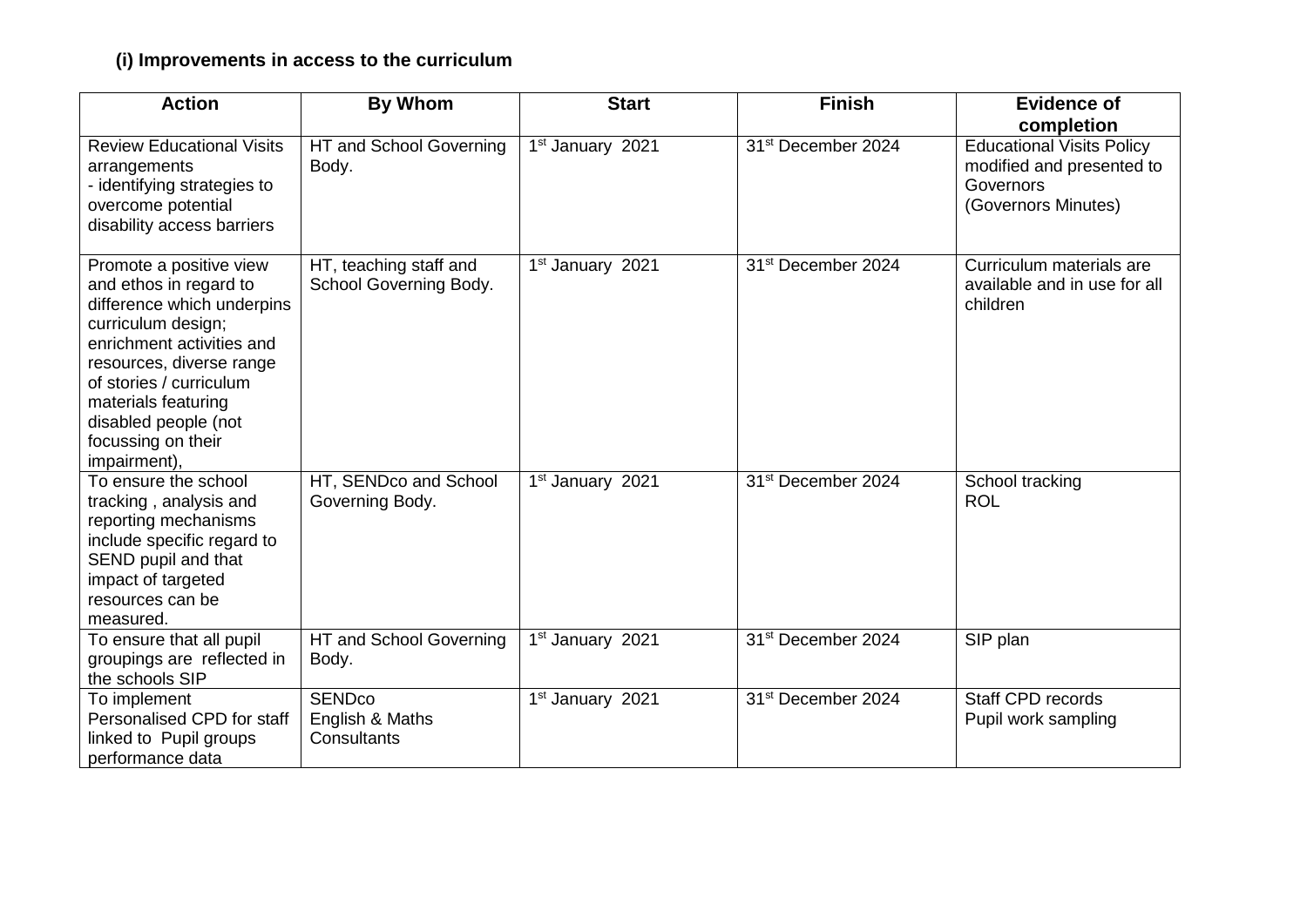#### **(ii) Physical improvements to increase access to education and associated services**

| <b>Action</b>                                                                                        | By Whom                                  | <b>Start</b>                 | <b>Finish</b>                  | <b>Evidence of</b><br>completion            |
|------------------------------------------------------------------------------------------------------|------------------------------------------|------------------------------|--------------------------------|---------------------------------------------|
| Review Access Plan                                                                                   | HT and School Governing<br>Body.         | 1 <sup>st</sup> January 2021 | 31 <sup>st</sup> December 2024 | Access Plan Reviewed<br>(Governors Minutes) |
| Identify and implement<br>appropriate healthcare<br>plans / multi agency<br>referral systems / CAF's | HT, SENDco and School<br>Governing Body. | 1 <sup>st</sup> January 2021 | 31 <sup>st</sup> December 2024 | Record of healthcare plans<br>/ referrals   |
| Adapting / ensuring the<br>prompt provision of /<br>access to / physical<br>resources                | HT and School Governing<br>Body.         | 1 <sup>st</sup> January 2021 | 31 <sup>st</sup> December 2024 | School record of actions<br>taken           |
| <b>Identification of Lead</b><br>Professional support<br>requirements                                | HT, SENDco and School<br>Governing Body. | 1 <sup>st</sup> January 2021 | 31 <sup>st</sup> December 2024 | School record of actions<br>taken           |

#### **(iii) Improvements in the provision of information in a range of formats for disabled pupils**

| <b>Action</b>                                                                                             | By Whom                          | <b>Start</b>                 | <b>Finish</b>                  | <b>Evidence of</b><br>completion              |
|-----------------------------------------------------------------------------------------------------------|----------------------------------|------------------------------|--------------------------------|-----------------------------------------------|
| Identification of a range of<br>communication strategies -<br>written, audio, Braille,<br>translation etc | HT and School Governing<br>Body. | 1 <sup>st</sup> January 2021 | 31 <sup>st</sup> December 2024 | Appropriate materials<br>available for pupils |

# **6. How policies and practice are monitored**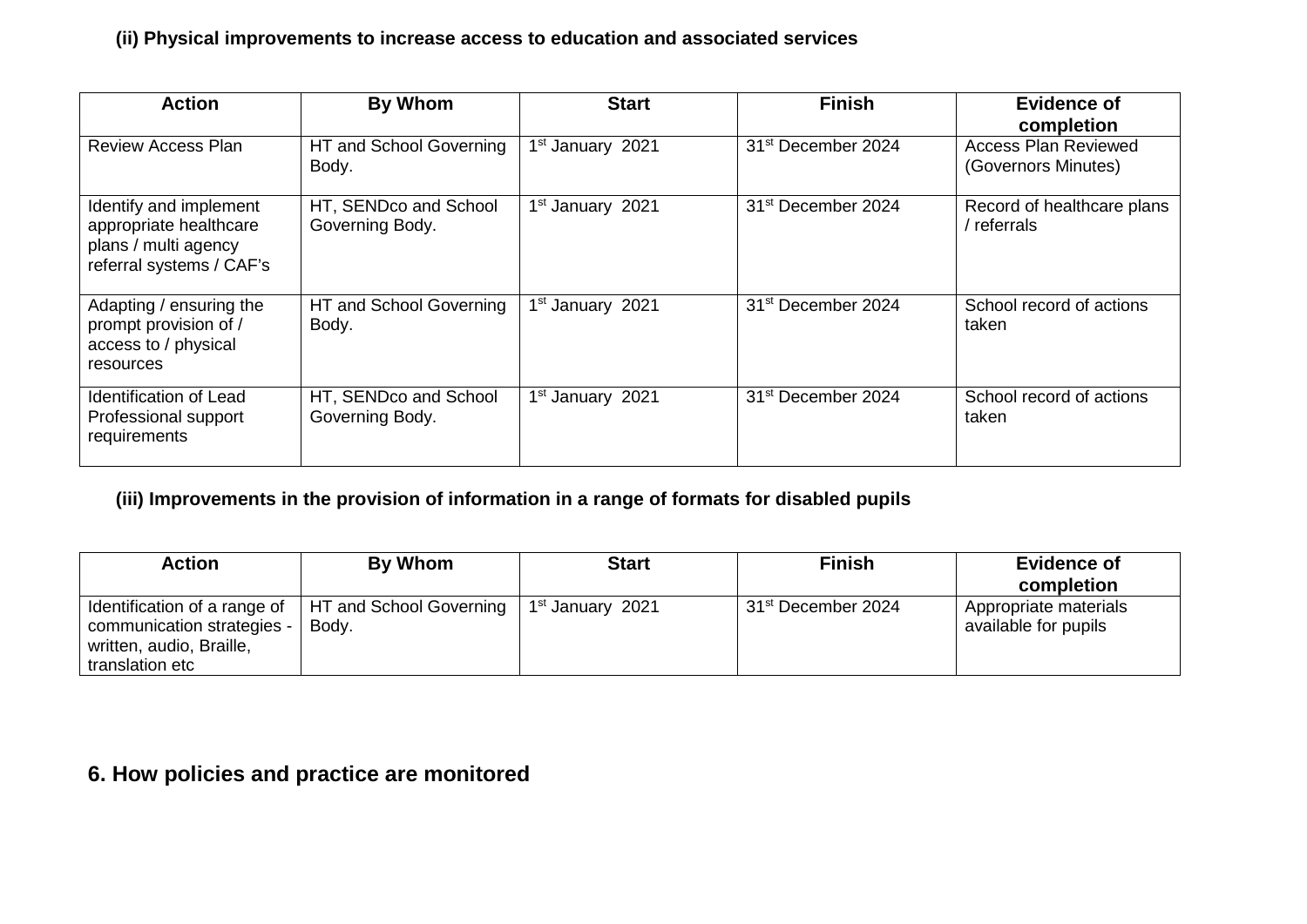Reviewing, monitoring and evaluating tools are:

- SEF
- Policy reviewing as part of Governor responsibility
- Review of impact assessment plan / action plan
- Review of individual healthcare plans
- Talking /observing / consulting with all stakeholders
- Data analysis of children with disability

## **4. How information gathered is used**

- To inform future planning
- To adapt practice
- To inform / consult with the wider community / governors
- To identify future staff training needs
- To review policies

# **8. Staff development**

- Staff training related to the specific identified needs of the current pupils
- Rolling programme of generic training (e.g. PSHE, P4C etc)
- Provision mapping of staff
- Governor Training needs

# **9. Annual reporting**

Annual Reporting in relation to the Action Plan will occur as follows:

• Within School prospectus,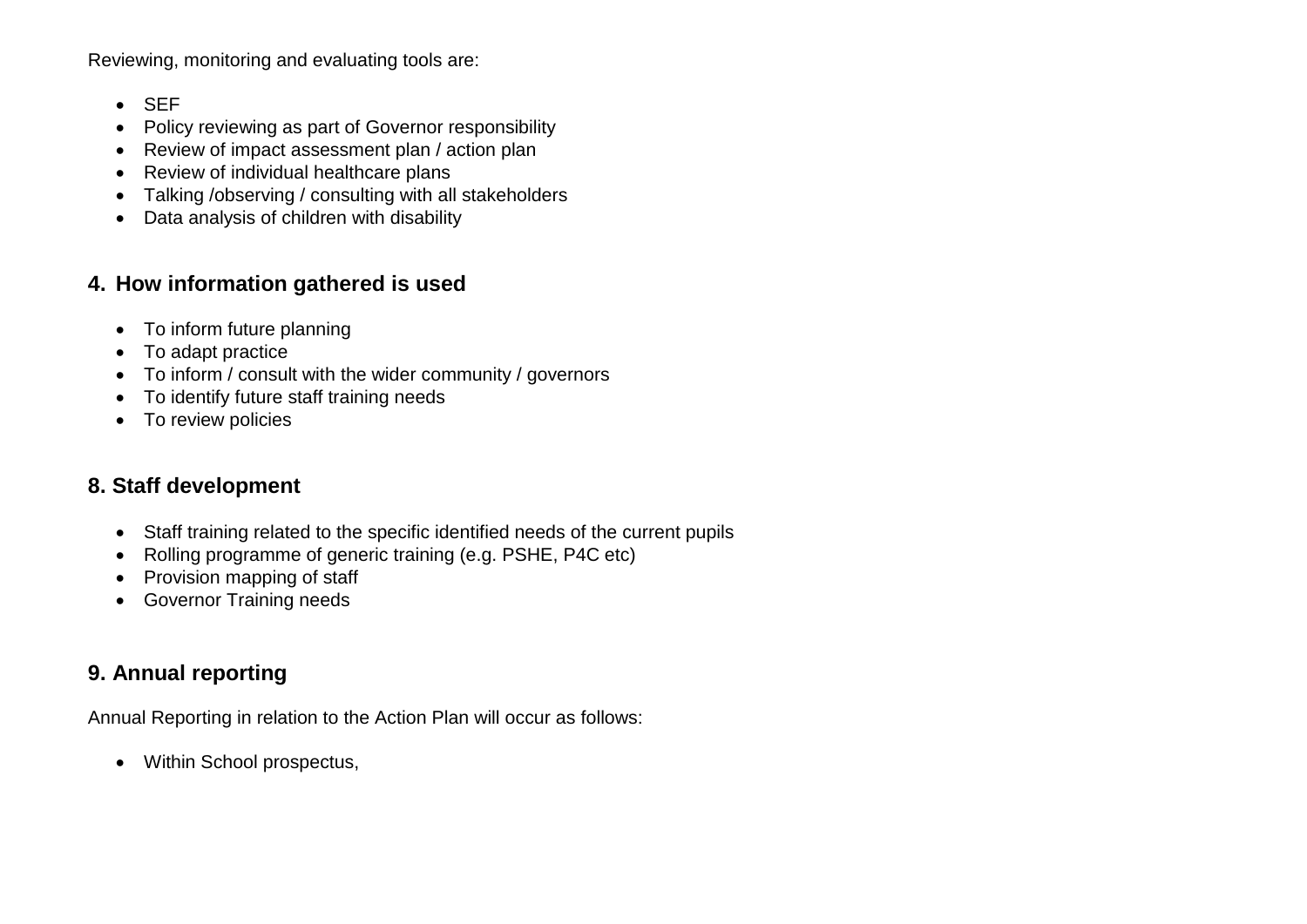- Within School Development Plan review,
- Within Head teacher's report to Governors etc

# **10. The next disability equality plan**

The next Disability Equality Plan, in January 2024, will build upon this plan's actions, the results of monitoring, and other information.

Signed: \_\_\_\_\_\_\_\_\_\_\_\_\_\_\_\_\_\_\_\_\_\_\_\_\_\_\_\_Chair of Governors

Date: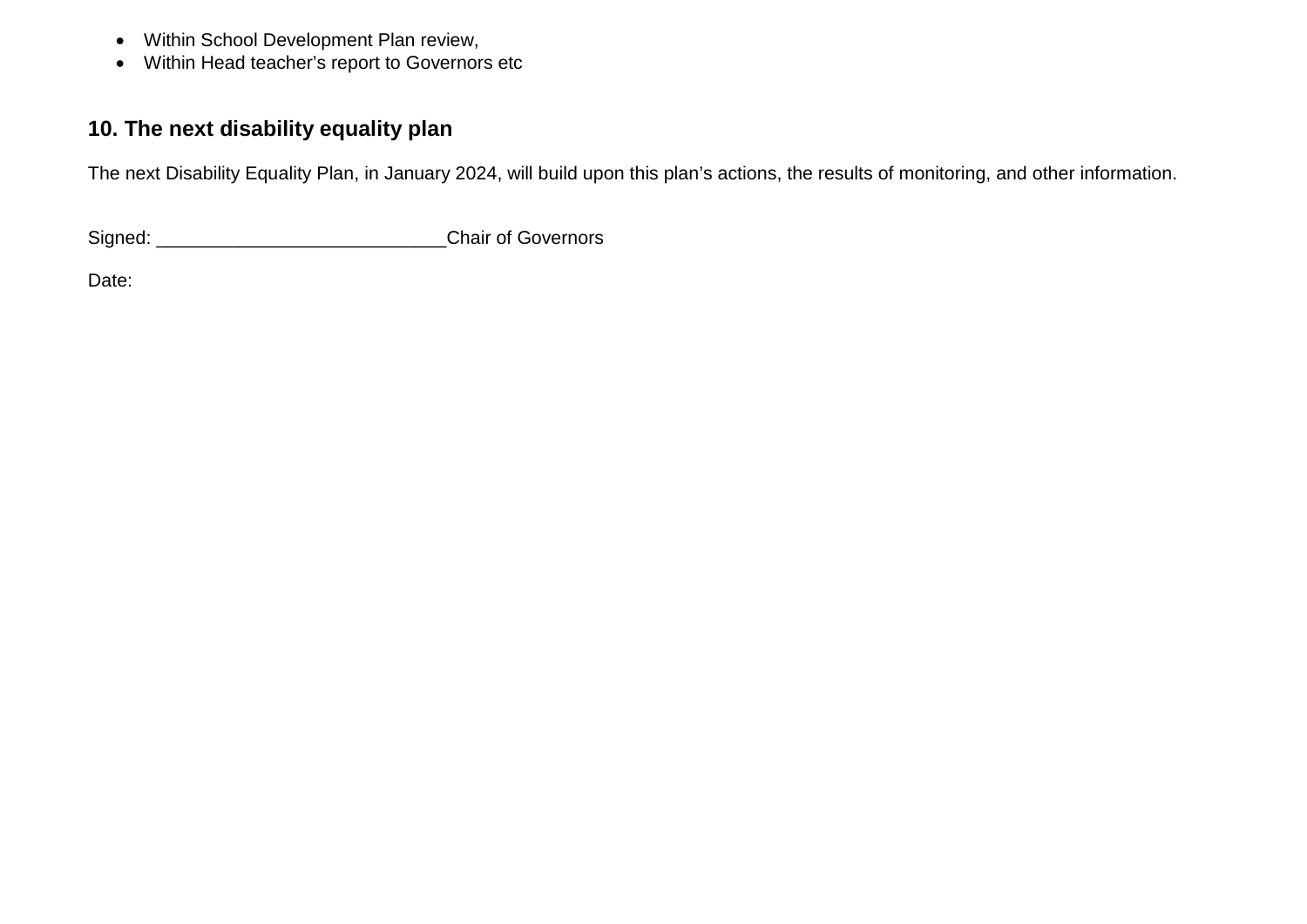# **Gender Equality Plan**

## **1. Introduction**

This plan sets outs how St Barnabas CE Primary School will work to promote gender equality.

This plan addresses our specific duties under the Equality Act 2006.

## **2. Impact Assessment**

To reflect the school's aim to promote disability equality, eliminate discrimination, anti-bullying and harassment, in all aspects of school life and the community:

- All school policies, plans and procedures will be reviewed as part of a three year programme and amended if necessary with regard to the general duty under the Equality Act 2006
- Impact assessments will be conducted on all policies as reviews take place.

## **3. Action Plan to address the General Duty to promote gender equality**

| <b>Success criteria:</b> | Focus on outcomes. Specific, measurable impact on pupils. (write this before you identify the actions to be taken).<br>• To ensure that all pupils make at least ARE APS and that many may exceed. |
|--------------------------|----------------------------------------------------------------------------------------------------------------------------------------------------------------------------------------------------|
|                          | To ensure any attainment gap between boys and girls demonstrated a reducing trend.                                                                                                                 |
|                          | To ensure that staff have a heightened awareness of educational issues for Gay, Lesbian and Transgender pupil groups<br>and are aware of how to protect these pupil groups.                        |
|                          | To ensure that all pupil groups within school can articulate that they feel safe.<br>$\bullet$                                                                                                     |
|                          | To have effective strategies to tackle the usage of Homophobic language.<br>$\bullet$                                                                                                              |
|                          | To ensure that curriculum design and resources meet the needs of Gay, Lesbian and transgender pupil groups.<br>$\bullet$                                                                           |
|                          | To develop an ethos and environment visually demonstrates that young people can be themselves.                                                                                                     |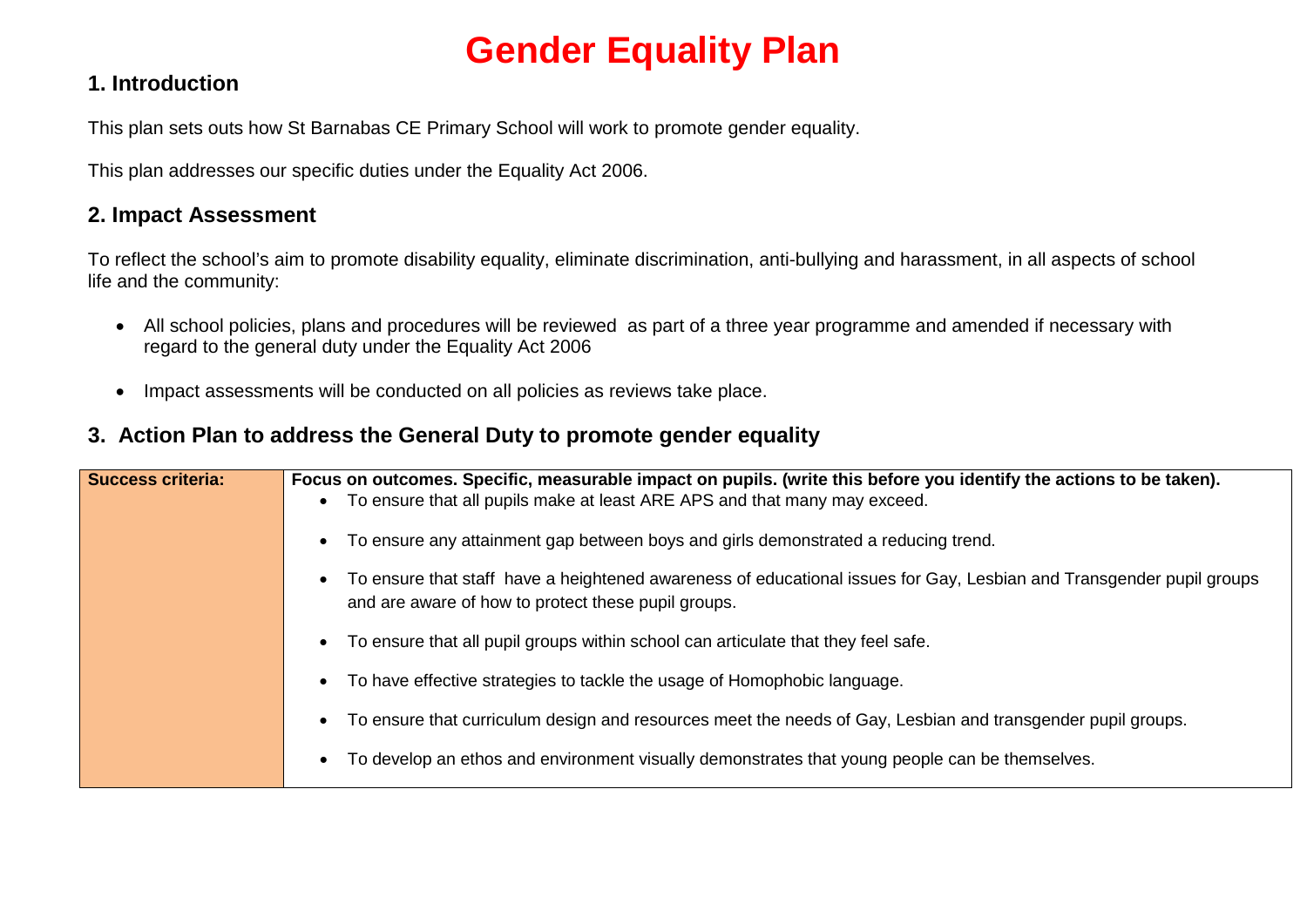### **(i) Eliminate unlawful sex discrimination**

| <b>Action</b>                                                                                                                                              | <b>By Whom</b>                   | <b>Start</b>                 | <b>Finish</b>                  | <b>Evidence of completion</b>                                                                                                                                                         |
|------------------------------------------------------------------------------------------------------------------------------------------------------------|----------------------------------|------------------------------|--------------------------------|---------------------------------------------------------------------------------------------------------------------------------------------------------------------------------------|
| Impact assessments carried<br>out on all current policies;<br>Audit pupil views on<br>difference and tolerance<br>and assess impact of<br>school policies. | HT and School Governing<br>Body. | 1st January 2021             | 31 <sup>st</sup> December 2024 | Amended policies state that<br>the policy has been<br>reviewed with due regard to<br>the Equality Act 2006<br>Analysis responses and<br>adjust application of policies<br>accordingly |
| To ensure pupil groupings<br>are represented in the<br>whole school development<br>Plan                                                                    | HT and School Governing<br>Body. | 1 <sup>st</sup> January 2021 | 31 <sup>st</sup> December 2024 | All pupil groupings<br>referenced in the School<br><b>SIP</b>                                                                                                                         |
| Review curriculum provision<br>enrichment activities;<br>classroom resources to<br>ensure that they promote<br>equality of opportunity                     | HT and School Governing<br>Body. | 1st January 2021             | 31 <sup>st</sup> December 2024 | Curriculum Plans adapted<br>and appropriate resources<br>and enrichment activities<br>purchased.                                                                                      |
| Recruitment, appointment<br>and pay policies that have<br>been adopted by the<br>Governors are strictly<br>adhered to                                      | HT and School Governing<br>Body. | 1st January 2021             | 31 <sup>st</sup> December 2024 | Amended policies state that<br>the policy has been<br>reviewed with due regard to<br>the Equality Act 2006<br><b>Governor's Minutes</b>                                               |
| Ensure that the relevant<br>support services are used<br>fully and effectively                                                                             | HT and School Governing<br>Body. | 1 <sup>st</sup> January 2021 | 31 <sup>st</sup> December 2024 | Evidence of involvement of<br>support services                                                                                                                                        |
| To include gender training<br>in schools , annual Induction<br>Inset for all staff; Health<br>and safety, safeguarding<br>and equalities training.         | $\overline{SLT}$                 | 1 <sup>st</sup> January 2021 | 31 <sup>st</sup> December 2024 | To provide annual inset<br>training for all staff                                                                                                                                     |
| <b>Ensure that the School</b><br>Council is involved in the<br>promotion of equality of<br>opportunity;                                                    | HT and School Governing<br>Body. | 1st January 2021             | 31 <sup>st</sup> December 2024 | <b>School Council Minutes</b><br><b>Newsletter</b>                                                                                                                                    |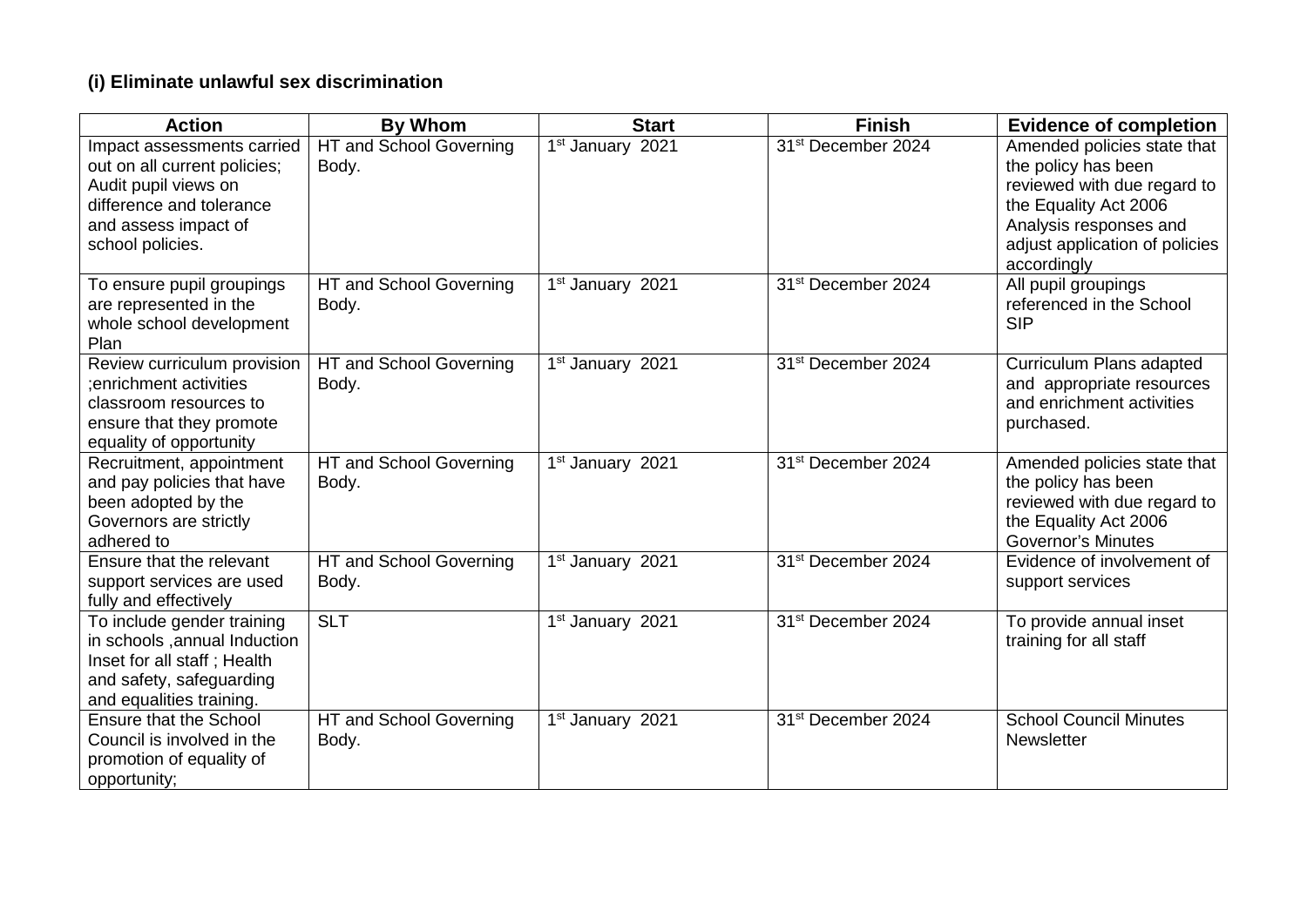| School appoints a staff      | HT and Governors | 1 <sup>st</sup> January 2021 | 31 <sup>st</sup> December 2024 | Impact reports in Head  |
|------------------------------|------------------|------------------------------|--------------------------------|-------------------------|
| equalities and wellbeing     |                  |                              |                                | teachers Termly reports |
| champion to ensure due       |                  |                              |                                |                         |
| regard for equalities across |                  |                              |                                |                         |
| the school is addressed.     |                  |                              |                                |                         |
| They will report in the Head |                  |                              |                                |                         |
| teachers report.to           |                  |                              |                                |                         |
| governors.                   |                  |                              |                                |                         |

# **(ii) Eliminate harassment related to gender**

| <b>Action</b>                                                                                                                                                            | By Whom                          | <b>Start</b>                 | <b>Finish</b>                  | <b>Evidence of completion</b>                                                                                                                                      |
|--------------------------------------------------------------------------------------------------------------------------------------------------------------------------|----------------------------------|------------------------------|--------------------------------|--------------------------------------------------------------------------------------------------------------------------------------------------------------------|
| The School Ethos is very<br>clearly understood by<br>everyone                                                                                                            | HT and School Governing<br>Body. | 1 <sup>st</sup> January 2021 | 31 <sup>st</sup> December 2024 | School ethos<br>Minimal recorded incidents<br>of gender related<br>harassment recorded on<br><b>SENDtinel</b>                                                      |
| Promote awareness of what<br>is considered acceptable<br>and unacceptable<br>behaviour; To introduce an<br>informal log to track<br>inappropriate Homophobic<br>language | HT and School Governing<br>Body. | 1 <sup>st</sup> January 2021 | 31 <sup>st</sup> December 2024 | Training available to staff<br>Incidents recorded within a<br>log to track patterns<br>Appropriate investigations<br>and actions taken to<br>address any incidents |
| The school will promote<br>positive role models within<br>policies, the curriculum<br>resources, visits, visitors                                                        | HT and School Governing<br>Body. | 1 <sup>st</sup> January 2021 | 31 <sup>st</sup> December 2024 | Pupils show mutual respect<br>to each other and adults of<br>both sexes                                                                                            |

**(iii) Promote equality of opportunity between men and women**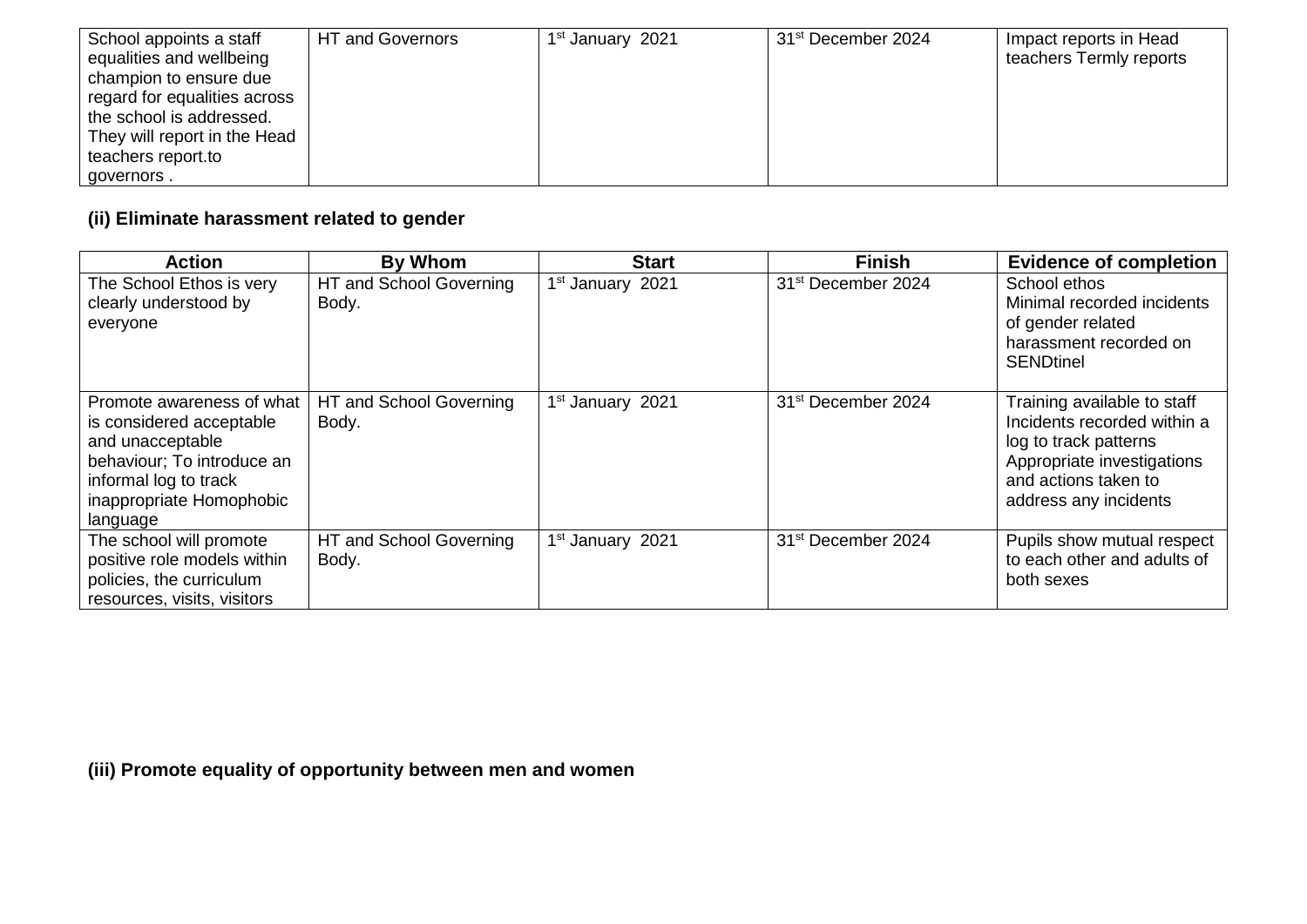| <b>Action</b>                                                                                                                                                                                                                                        | <b>By Whom</b>                   | <b>Start</b>                 | <b>Finish</b>                  | <b>Evidence of completion</b>                                                                                                                                                                                |
|------------------------------------------------------------------------------------------------------------------------------------------------------------------------------------------------------------------------------------------------------|----------------------------------|------------------------------|--------------------------------|--------------------------------------------------------------------------------------------------------------------------------------------------------------------------------------------------------------|
| Review curriculum areas<br>and display to ensure that<br>they promote equality of<br>opportunity; Sexuality, hard<br>to reach communities, sex<br>and relationships education,<br>sexist attitudes and<br>language, stereotypical<br>career choices, | HT and School Governing<br>Body. | 1st January 2021             | 31 <sup>st</sup> December 2024 | Amended policies state that<br>the policy has been<br>reviewed with due regard to<br>the Equality Act 2006.<br>Curriculum can evidence<br>the positive promotion of<br>equality<br><b>Governor's Minutes</b> |
| Provide opportunities for<br>staff to attend CPD; Gay,<br>lesbian and Transgender<br>groups and the use of<br>homophobic language                                                                                                                    | HT and School Governing<br>Body. | 1st January 2021             | 31 <sup>st</sup> December 2024 | <b>School CPD Records</b><br>Training booked 25.4.17                                                                                                                                                         |
| Analyse of pupil groupings<br>attainment and<br>achievement; identification<br>of additional resources to<br>close the gap.                                                                                                                          | HT and School Governing<br>Body. | 1 <sup>st</sup> January 2021 | 31 <sup>st</sup> December 2024 | <b>School Data Analysis</b><br><b>SEF</b><br><b>ROL</b>                                                                                                                                                      |
| Ensure pupil groupings are<br>discussed in pupil progress<br>meetings and are linked to<br>Teachers performance<br>management targets                                                                                                                | <b>Teaching Staff and SLT</b>    | 1st January 2021             | 31 <sup>st</sup> December 2024 | Pupil progress meetings                                                                                                                                                                                      |
| Ensure that the School<br>Council is involved in the<br>promotion of equality of<br>opportunity                                                                                                                                                      | HT and School Governing<br>Body. | 1 <sup>st</sup> January 2021 | 31 <sup>st</sup> December 2024 | <b>School Council Minutes</b><br>Recorded events                                                                                                                                                             |
| Recruitment, appointment<br>and pay policies that have<br>been adopted by the<br>Governors are strictly<br>adhered to                                                                                                                                | HT and School Governing<br>Body. | 1 <sup>st</sup> January 2021 | 31 <sup>st</sup> December 2024 | Amended policies state that<br>the policy has been<br>reviewed with due regard to<br>the Equality Act 2006<br><b>Governor's Minutes</b>                                                                      |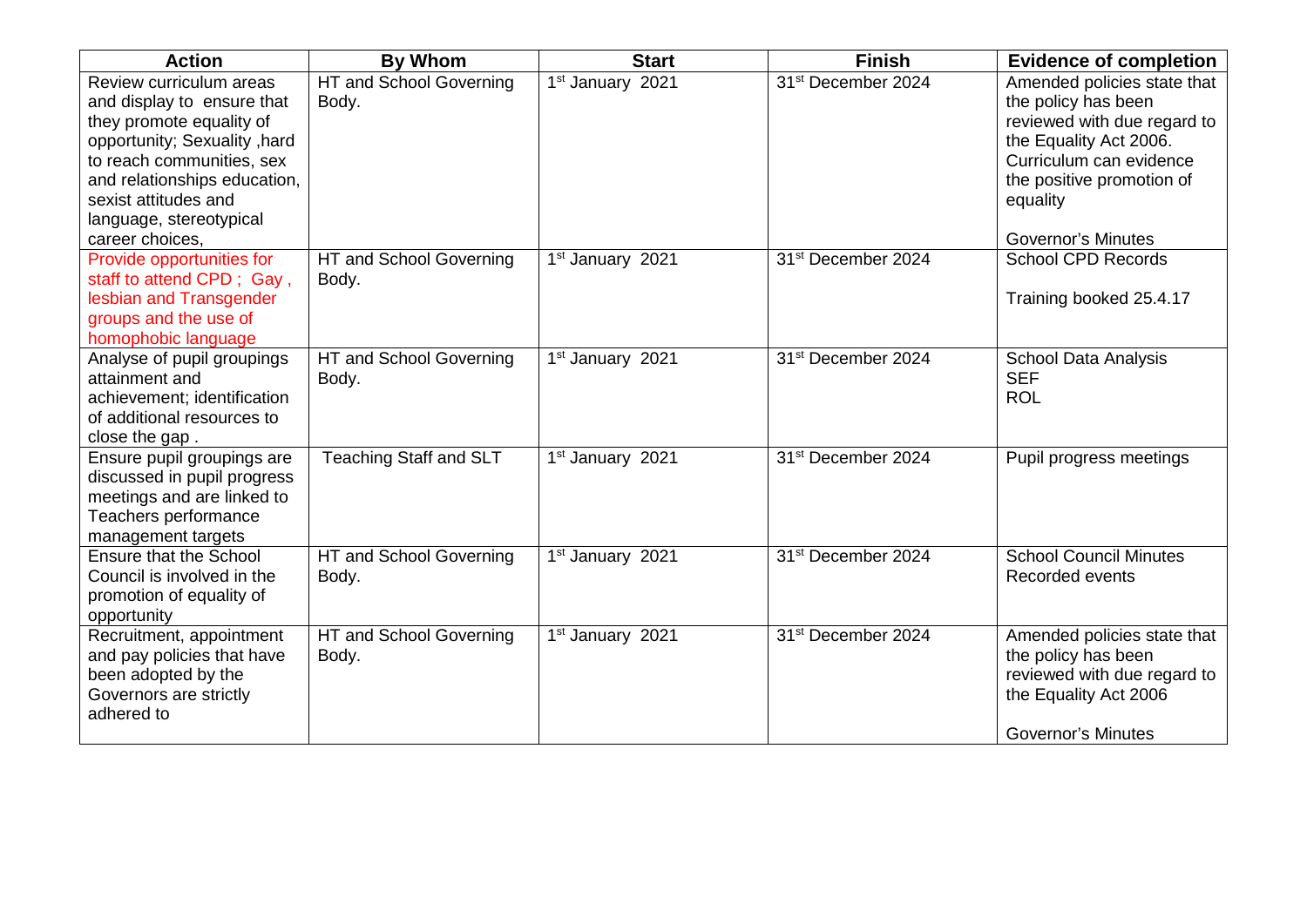## **4. Gender monitoring**

• The collection of relevant information and data to support the action plan on gender and equality

#### **5. How information gathered is used**

Stakeholders consulted and account taken of relevant data and information in order to determine its gender equality objectives

- To inform SEF
- To inform SIP
- Opportunities and outcomes for targeted groups of pupils
- To adapt practice
- To review policies

## **6. Staff development**

• All Professional Development opportunities will take into account guidance from the School Equality Scheme

# **7. Annual reporting**

Annual Reporting in relation to progress within the Action Plan will be made by the Governing Body with reference to:

- Head teacher's Reports to Governors
- SEF
- SIP
- School Profile
- Newsletters, website, publications to parents

## **8. The next gender equality plan**

The next Gender Equality Plan, in January 2024 will build upon this plan's actions, the results of monitoring, and other information.